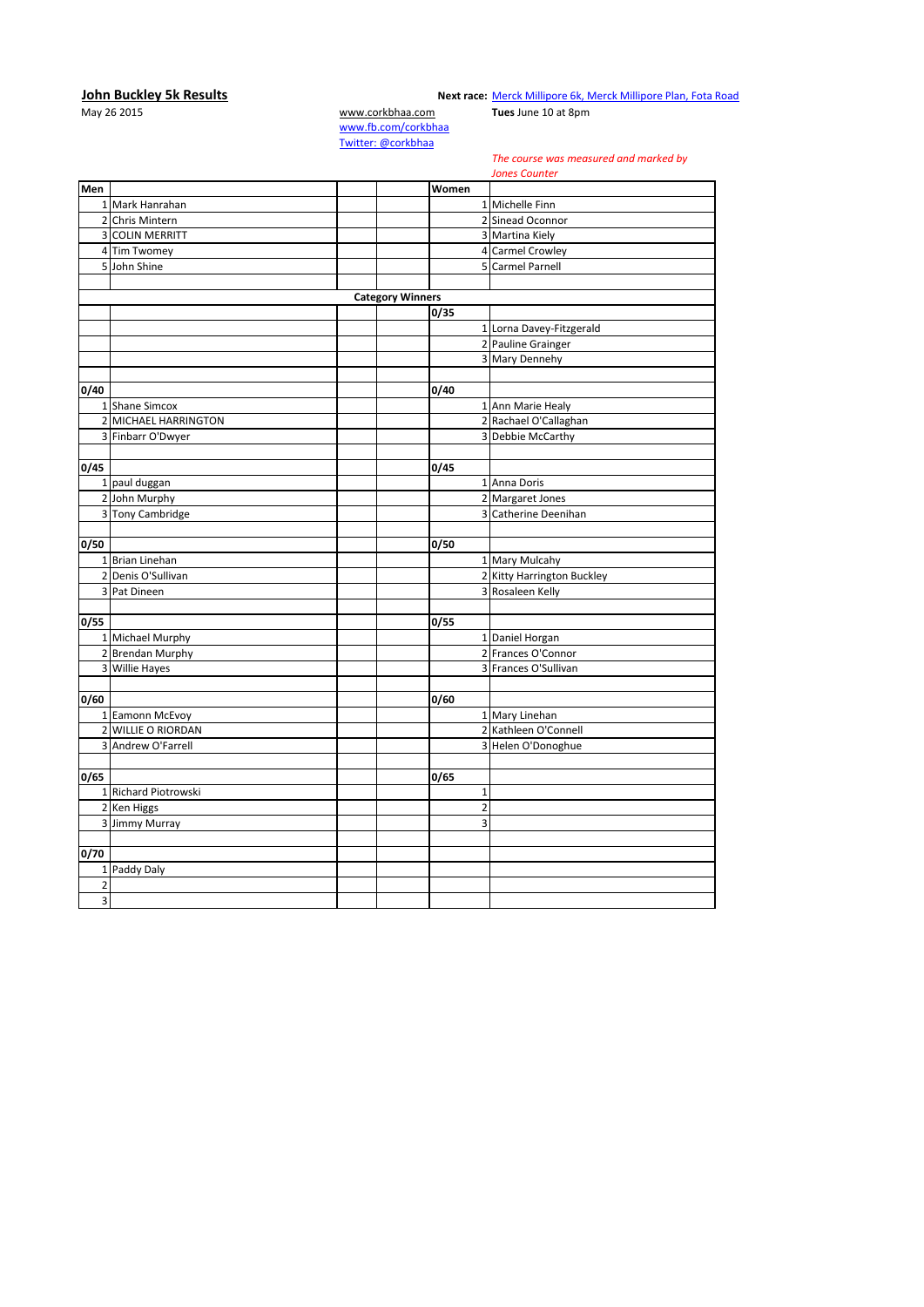|                         | <b>Team Results</b>        |        |  |       |                         |        |  |  |  |
|-------------------------|----------------------------|--------|--|-------|-------------------------|--------|--|--|--|
| Men<br>A                |                            | Points |  | Women |                         | Points |  |  |  |
|                         |                            |        |  | A     |                         |        |  |  |  |
|                         | 1 Murphys Rock             | 23     |  |       | 1 Dept of Ed            | 82     |  |  |  |
|                         | 2 Musgrave                 | 99     |  |       | 2 Midleton Town Council | 332    |  |  |  |
|                         | 3 Cork Garda               | 176    |  |       |                         |        |  |  |  |
|                         |                            |        |  |       |                         |        |  |  |  |
|                         |                            |        |  |       |                         |        |  |  |  |
|                         |                            |        |  |       |                         |        |  |  |  |
|                         |                            |        |  |       |                         |        |  |  |  |
|                         |                            |        |  |       |                         |        |  |  |  |
|                         |                            |        |  |       |                         |        |  |  |  |
|                         |                            |        |  |       |                         |        |  |  |  |
|                         |                            |        |  |       |                         |        |  |  |  |
| B                       |                            |        |  | B     |                         |        |  |  |  |
|                         | 1 Cork City Council        | 216    |  |       | 1 Goldstar Telecom      | 466    |  |  |  |
|                         | 2 Army                     | 275    |  |       | 2 Dept of Ed            | 671    |  |  |  |
|                         | 3 EMC                      | 331    |  |       |                         |        |  |  |  |
|                         |                            |        |  |       |                         |        |  |  |  |
|                         |                            |        |  |       |                         |        |  |  |  |
|                         |                            |        |  |       |                         |        |  |  |  |
|                         |                            |        |  |       |                         |        |  |  |  |
|                         |                            |        |  |       |                         |        |  |  |  |
|                         |                            |        |  |       |                         |        |  |  |  |
| $\overline{\mathsf{c}}$ |                            |        |  |       |                         |        |  |  |  |
|                         | 1 IPS                      | 294    |  |       |                         |        |  |  |  |
|                         | 2 Nash Brothers Electrical | 388    |  |       |                         |        |  |  |  |
|                         | 3 VMware                   | 423    |  |       |                         |        |  |  |  |
|                         |                            |        |  |       |                         |        |  |  |  |
|                         |                            |        |  |       |                         |        |  |  |  |
|                         |                            |        |  |       |                         |        |  |  |  |
|                         |                            |        |  |       |                         |        |  |  |  |
|                         |                            |        |  |       |                         |        |  |  |  |
|                         |                            |        |  |       |                         |        |  |  |  |
|                         |                            |        |  |       |                         |        |  |  |  |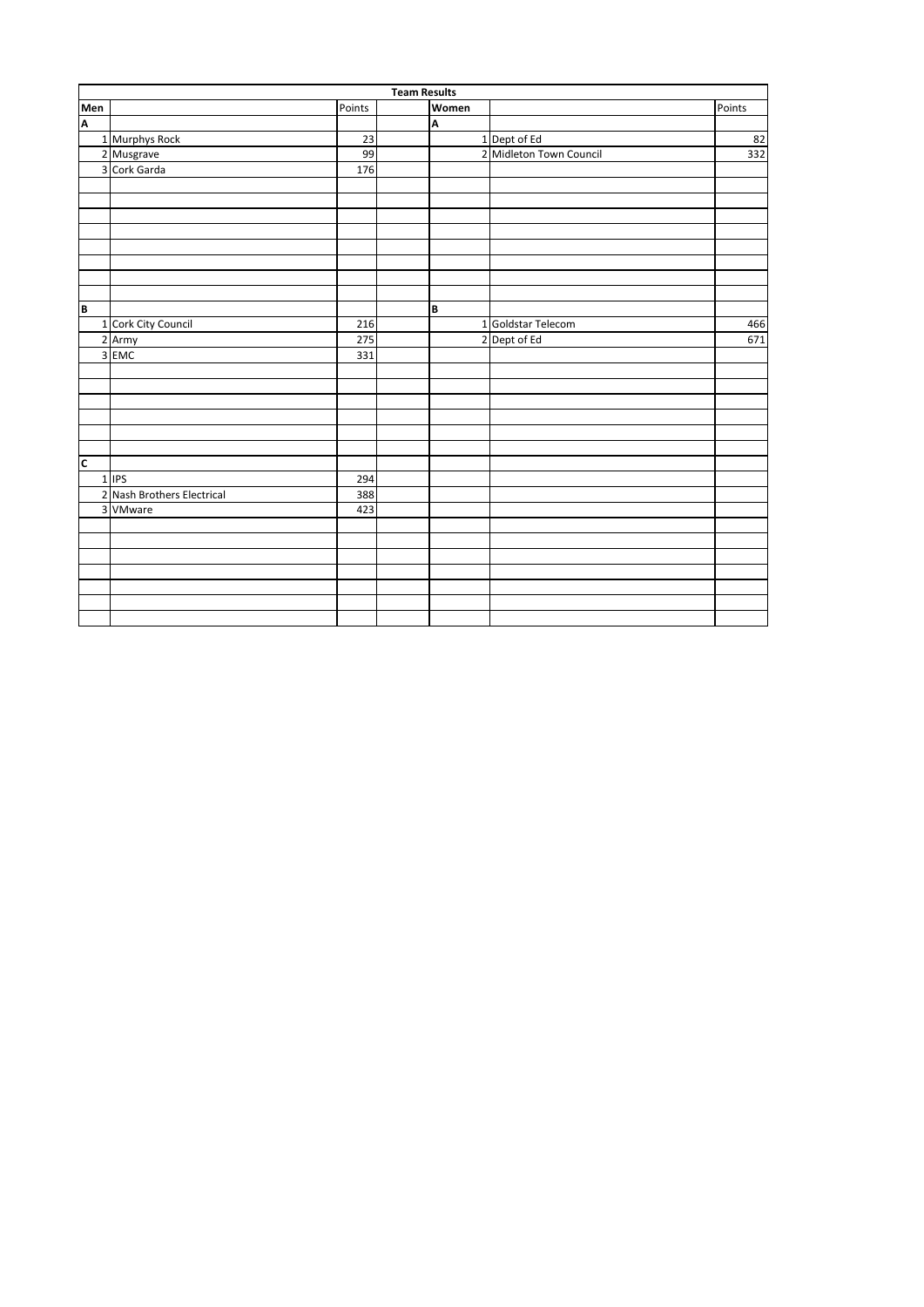| Pos | Name                              | Cat   | Prize          | <b>Time</b>          | Company                     | Team    |
|-----|-----------------------------------|-------|----------------|----------------------|-----------------------------|---------|
|     | 1 Mark Hanrahan                   |       | M1             | 00:14:28             | John Buckley Sports         |         |
|     | 2 Colm Sheahan                    |       |                | 00:14:58             | <b>Temp Reg</b>             |         |
|     | <b>Chris Mintern</b>              |       | M <sub>2</sub> | 00:15:14             | Murphys Rock                | $M-A-1$ |
| 3   |                                   |       |                |                      |                             |         |
|     | 4 Niall McCormack                 |       |                | 00:15:14             | <b>Temp Reg</b>             |         |
|     | 5 Ben Thistlewood                 |       |                | 00:15:24             | <b>Temp Reg</b>             |         |
|     | <b>6 COLIN MERRITT</b>            | 0/40A | M <sub>3</sub> | 00:15:26             | Army                        | $M-B-2$ |
|     | 7 Stuart Moloney                  |       |                | 00:15:36             | <b>Temp Reg</b>             |         |
|     | 8 Tim Twomey                      |       | M4             | 00:15:38             | Murphys Rock                | $M-A-1$ |
|     | 9 John Shine                      |       | M <sub>5</sub> | 00:15:42             | <b>Maher Sports</b>         |         |
|     | 10 Michael Herlihy                |       |                | 00:15:48             | Aclai Gym                   |         |
|     | 11 Aogan MacDomhnaill             |       |                | 00:15:50             | <b>Temp Reg</b>             |         |
|     | 12 Owen Casey                     |       |                | 00:15:51             | <b>Murphys Rock</b>         | $M-A-1$ |
|     | 13 Robert Patterson               |       |                | 00:16:05             | The Team Edge               |         |
|     | 14 Dennis Lyons                   |       |                | 00:16:10             | CBC staff                   |         |
|     | 15 Shane Simcox                   | 0/40A | 0/40A1         | 00:16:17             | Leisureworld Bishopstown    |         |
|     |                                   |       |                |                      |                             |         |
|     | 16 Michelle Finn                  |       | F <sub>1</sub> | 00:16:19             | UCC                         |         |
|     | 17 Tony Harty                     |       |                | 00:16:23             | <b>Temp Reg</b>             |         |
|     | 18 MICHAEL HARRINGTON             | 0/40A | 0/40A2         | 00:16:31             | Harrington Upvc Ltd         |         |
|     | 19 Jamie Buckley                  |       |                | 00:16:32             | <b>Temp Reg</b>             |         |
|     | 20 Sean OSULLIVAN                 |       |                | 00:16:33             | <b>Temp Reg</b>             |         |
|     | 21 Finbarr O'Dwyer                | 0/40A | 0/40A3         | 00:16:34             | <b>IPS</b>                  | $M-C-1$ |
|     | 22 Michael Houlihan               |       |                | 00:16:37             | <b>Harty Tax Consulting</b> |         |
|     | 23 Peter Hanrahan                 |       |                | 00:16:38             | <b>Temp Reg</b>             |         |
|     | 24 Mark Nolan                     |       |                | 00:16:38             | Joyce Wolfe Physio          |         |
|     | 25 Michael Ryan                   |       |                | 00:16:39             | <b>Temp Reg</b>             |         |
|     | 26 Kieran JAMES                   |       |                | 00:16:40             | <b>Temp Reg</b>             |         |
|     | 27 Mark Darmody                   |       |                | 00:16:41             | <b>Temp Reg</b>             |         |
|     | 28 Ian Tivy                       |       |                | 00:16:43             | <b>Temp Reg</b>             |         |
|     |                                   |       |                |                      |                             |         |
|     | 29 Michael Creed                  |       |                | 00:16:45             | <b>Murphys Rock</b>         |         |
|     | 30 Conor DOLAN                    |       |                | 00:16:45             | <b>Temp Reg</b>             |         |
|     | 31 Padraig HEALY                  |       |                | 00:16:47             | <b>Temp Reg</b>             |         |
|     | 32 Ian Dorgan                     | 0/40A |                | 00:16:50             | Musgrave                    | $M-A-2$ |
|     | 33 Rory O'Sullivan                |       |                | 00:16:50             | Musgrave                    | $M-A-2$ |
|     | 34 Micheal Morgan                 |       |                | 00:16:54             | Musgrave                    | $M-A-2$ |
|     | 35 John Malone                    | 0/40A |                | 00:16:58             | Cork City Council           | $M-B-1$ |
|     | 36 David Craig                    |       |                | 00:17:0              | Cork Garda                  | $M-A-3$ |
|     | 37 Kevin Cronin                   |       |                | 00:17:0              | <b>Temp Reg</b>             |         |
|     | 38 Ciaran Bouse                   |       |                | 00:17:0              | <b>Temp Reg</b>             |         |
|     | 39 Sinead Oconnor                 |       | F2             | 00:17:01             | Dept of Ed                  | $F-A-1$ |
|     | 40 Jamie Skelly                   |       |                | 00:17:02             | <b>Temp Reg</b>             |         |
|     | 41 Killian O'Connor               |       |                | 00:17:03             | CPJ                         |         |
|     | 42 Sean Dowling                   | 0/40A |                | 00:17:05             | Lehane Motors               |         |
|     |                                   |       |                |                      |                             |         |
| 43  | Martina Kiely<br>44 Chris Murnane |       | F3             | 00:17:07<br>00:17:09 | Dept of Ed                  | $F-A-1$ |
|     |                                   |       |                |                      | <b>Temp Reg</b>             |         |
|     | 45 paul duggan                    | 0/45B | 0/45B1         | 00:17:10             | Musgrave                    |         |
|     | 46 John Murphy                    | 0/45B | 0/45B2         | 00:17:14             | McCarthy Insurance Group    |         |
|     | 47 Jonathan Finn                  |       |                | 00:17:18             | Cork City Council           | $M-B-1$ |
|     | 48 Michael Dolphin                |       |                | 00:17:18             | Janssen                     |         |
|     | 49 Trevor CUMMINS                 |       |                | 00:17:20             | <b>Temp Reg</b>             |         |
|     | 50 Conor Teahan                   |       |                | 00:17:21             | <b>Temp Reg</b>             |         |
|     | 51 Kieran Lees                    |       |                | 00:17:24             | <b>Temp Reg</b>             |         |
|     | 52 David McEvoy                   |       |                | 00:17:25             | <b>Temp Reg</b>             |         |
|     | 53 Michael Byrne                  |       |                | 00:17:28             | <b>Temp Reg</b>             |         |
|     | 54 Kieran O'Sullivan              | 0/40A |                | 00:17:31             | Cork Garda                  | $M-A-3$ |
|     | 55 Conor Collins                  |       |                | 00:17:32             | <b>Temp Reg</b>             |         |
|     | 56 Ruairi OCALLAGHAN              |       |                | 00:17:33             | <b>Temp Reg</b>             |         |
|     | 57 Tim Mahony                     |       |                | 00:17:35             | <b>Temp Reg</b>             |         |
|     | 58 Derek O'Keeffe                 | 0/40A |                | 00:17:35             | <b>EMC</b>                  | $M-B-3$ |
|     |                                   |       |                |                      |                             |         |
|     | 59 Vincent O'Brien                | 0/40A |                | 00:17:38             | Merck Millipore             |         |
|     | 60 David O'Leary                  |       |                | 00:17:40             | Eli Lilly                   |         |
|     | 61 Tony Cambridge                 | 0/45B | 0/45B3         | 00:17:41             | Depuy                       |         |
|     | 62 Ruairt O'Mahoy                 |       |                | 00:17:42             | <b>Temp Reg</b>             |         |
|     | 63 Paddy Murphy                   |       |                | 00:17:44             | <b>Temp Reg</b>             |         |
|     | 64 Patrick Reidy                  |       |                | 00:17:45             | Navy                        |         |
|     | 65 John O'Sullivan                |       |                | 00:17:46             | <b>Temp Reg</b>             |         |
|     | 66 David OKEEFFE                  |       |                | 00:17:46             | <b>Temp Reg</b>             |         |
|     | 67 John Kissane                   | 0/45B |                | 00:17:47             | <b>UCC</b>                  |         |
|     | 68 Adrian Quinn                   |       |                | 00:17:47             | <b>Temp Reg</b>             |         |
|     | 69 Tim Barry                      |       |                | 00:17:49             | <b>Temp Reg</b>             |         |
|     | 70 john Kearney                   |       |                | 00:17:50             | Avondhu MF                  |         |
|     |                                   |       |                |                      |                             |         |
|     | 71 Brian Carroll                  |       |                | 00:17:50             | <b>Temp Reg</b>             |         |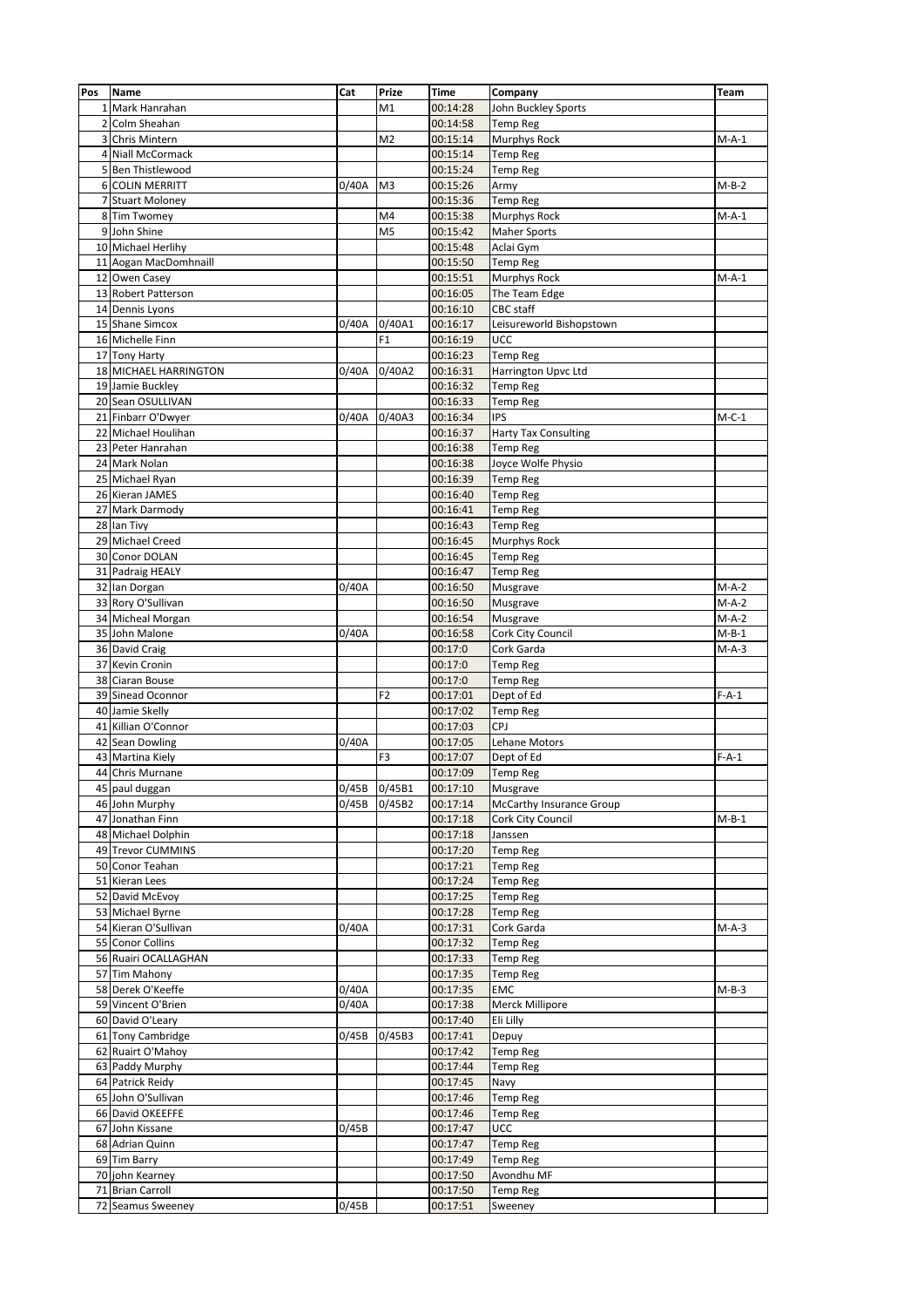| 73 Sean ALLIS                        |              |                | 00:17:51             | <b>Temp Reg</b>                             |         |
|--------------------------------------|--------------|----------------|----------------------|---------------------------------------------|---------|
| 74 Dave Murphy                       |              |                | 00:17:54             | Nash Brothers Electrical                    | $M-C-2$ |
| 75 Paul Penney                       |              |                | 00:17:54             | VMware                                      | $M-C-3$ |
| 76 Late entry                        |              |                | 00:17:55             | <b>Temp Reg</b>                             |         |
| 77 Gary Grant                        |              |                | 00:17:55             | <b>Temp Reg</b>                             |         |
| 78 SEAN MCINERNEY                    |              |                | 00:17:56             | Army                                        | $M-B-2$ |
| 79 Dermot Hurley                     |              |                | 00:17:59             | Eli Lilly                                   |         |
| 80 Owen Dwyer                        |              |                | 00:18:0              | <b>Temp Reg</b>                             |         |
| 81 Aedan Bermingham                  |              |                | 00:18:01             | <b>Temp Reg</b>                             |         |
| 82 Tim Crowley                       |              |                | 00:18:01             | <b>Temp Reg</b>                             |         |
| 83 David LEONARD                     |              |                | 00:18:02             | <b>Temp Reg</b>                             |         |
| 84 Brian MURPHY                      |              |                | 00:18:04             | <b>Temp Reg</b>                             |         |
| 85 Stephen DEVEREAUX                 |              |                | 00:18:04             | <b>Temp Reg</b>                             |         |
| 86 Paul Holland                      | 0/40A        |                | 00:18:06             | Cork Garda                                  | M-A-3   |
| 87 Eamonn McEvoy                     | 0/60E        | 0/60E1         | 00:18:06             | Dept of Ed                                  |         |
| 88 Craig MORRISON                    |              |                | 00:18:11             | <b>Temp Reg</b>                             |         |
| 89 Micheal Lucey                     | 0/40A        |                | 00:18:11             | Cork Garda                                  |         |
| 90 Eric Wolfe                        |              |                | 00:18:14             | <b>Temp Reg</b>                             |         |
| 91 Shane O Sullivan                  |              |                | 00:18:16             | <b>Temp Reg</b>                             |         |
| 92 David Butler                      |              |                | 00:18:17             | <b>Temp Reg</b>                             |         |
| 93 Conor FLEMING                     |              |                | 00:18:17             | <b>Temp Reg</b>                             |         |
| 94 Richard O'Sullivan                | 0/45B        |                | 00:18:18             | Cork Garda                                  |         |
| 95 Mike Keating                      |              |                | 00:18:18             | <b>Temp Reg</b>                             |         |
| 96 Aidan Cremin<br>97 John Heaphy    |              |                | 00:18:21             | <b>Temp Reg</b>                             |         |
| 98 John Tupper                       |              |                | 00:18:22<br>00:18:22 | <b>Temp Reg</b><br><b>Ulster Bank</b>       |         |
| 99 Billy OMAHONY                     |              |                |                      |                                             |         |
| 100 Tobias Grab                      |              |                | 00:18:23<br>00:18:24 | <b>Temp Reg</b><br><b>Murphys Rock</b>      |         |
| 101 Niamh ROE                        |              |                | 00:18:25             | <b>Temp Reg</b>                             |         |
| 102 Thomas BARRY                     |              |                | 00:18:26             |                                             |         |
| 103 Kevin Geary                      |              |                | 00:18:26             | <b>Temp Reg</b><br><b>Temp Reg</b>          |         |
| 104 Diarmuid Holland                 | 0/40A        |                | 00:18:28             | <b>Tricel Killarney</b>                     |         |
| 105 Donncha O Brien                  |              |                | 00:18:29             | <b>Temp Reg</b>                             |         |
| 106 Tim Itsaly                       |              |                | 00:18:29             |                                             |         |
| 107 John O Sullivan                  |              |                | 00:18:31             | <b>Temp Reg</b><br>Ervia                    |         |
| 108 Michael Murphy                   | 0/55D        | 0/55D1         | 00:18:31             | Novartis                                    |         |
| 109 James Ryan                       |              |                | 00:18:32             | <b>Temp Reg</b>                             |         |
|                                      |              |                |                      |                                             |         |
|                                      |              |                |                      |                                             |         |
| 110 Niall O Callaghan                |              |                | 00:18:33             | Cork County Council                         |         |
| 111 Stephen Geoghegan                | 0/40A        |                | 00:18:33             | EMC                                         | $M-B-3$ |
| 112 Brian O Callaghan                |              |                | 00:18:34             | <b>Temp Reg</b>                             |         |
| 113 Carmel Crowley                   |              | F4             | 00:18:35             | Stockhealth                                 |         |
| 114 Pat Power                        |              |                | 00:18:35             | <b>Temp Reg</b>                             |         |
| 115 Robert OBRIEN                    |              |                | 00:18:36             | <b>Temp Reg</b>                             |         |
| 116 Carmel Parnell                   | 0/55L        | F <sub>5</sub> | 00:18:38             | Cork Shops                                  |         |
| 117 Colin CONDON                     |              |                | 00:18:39             | <b>Temp Reg</b>                             |         |
| 118 Brian Linehan                    | 0/50C 0/50C1 |                | 00:18:39             | <b>G4S Security</b>                         |         |
| 119 Tim McCarthy                     |              |                | 00:18:39             | Ervia                                       |         |
| 120 Georgie Zack<br>121 Adam Doyle   |              |                | 00:18:42<br>00:18:43 | <b>Temp Reg</b>                             |         |
| 122 Damien Malone                    |              |                |                      | <b>Temp Reg</b>                             |         |
| 123 Chris BRISTOW                    |              |                | 00:18:43<br>00:18:45 | <b>Merck Millipore</b><br><b>Temp Reg</b>   |         |
| 124 Eddie Murphy                     |              |                | 00:18:45             | <b>Temp Reg</b>                             |         |
| 125 Chris O Connell                  |              |                | 00:18:48             | <b>Temp Reg</b>                             |         |
| 126 Andrew Hobbin                    |              |                | 00:18:49             | <b>Temp Reg</b>                             |         |
| 127 Sean Cartwell                    |              |                | 00:18:49             | <b>Temp Reg</b>                             |         |
| 128 David Levy                       |              |                | 00:18:51             | <b>IPS</b>                                  | $M-C-1$ |
| 129 Clive Aherne                     |              |                | 00:18:51             | <b>Temp Reg</b>                             |         |
| 130 Davie Murphy                     |              |                | 00:18:52             | Murphy D                                    |         |
| 131 Late entry                       |              |                | 00:18:52             | <b>Temp Reg</b>                             |         |
| 132 Dick OGORMAN                     |              |                | 00:18:52             | <b>Temp Reg</b>                             |         |
| 133 Ray Harington                    |              |                | 00:18:53             | <b>Temp Reg</b>                             |         |
| 134 John Lynch                       | 0/40A        |                | 00:18:53             | Phillips 66                                 |         |
| 135 Finbarr Murphy                   | 0/40A        |                | 00:18:54             | Cork City Council                           | $M-B-1$ |
| 136 Dara O'Sullivan                  |              |                | 00:18:56             | <b>Temp Reg</b>                             |         |
| 137 Äine ROCHE                       |              |                | 00:18:57             | <b>Temp Reg</b>                             |         |
| 138 Eoin HENNESSY                    |              |                | 00:18:58             | <b>Temp Reg</b>                             |         |
| 139 Denis O'Sullivan                 | 0/50C        | 0/50C2         | 00:18:59             | Permanent Tsb                               |         |
| 140 Liam Lewis                       |              |                | 00:18:59             | <b>CIT</b>                                  |         |
| 141 Paudie Birmingham                | 0/40A        |                | 00:19:0              | Stryker                                     |         |
| 142 Elton Chambers                   |              |                | 00:19:01             | <b>GE Healthcare</b>                        |         |
| 143 Liam Murphy                      | 0/45B        |                | 00:19:02             | Yves Rocher                                 |         |
| 144 Late entry<br>145 Stephen Hurley |              |                | 00:19:02<br>00:19:03 | <b>Temp Reg</b><br>Nash Brothers Electrical | $M-C-2$ |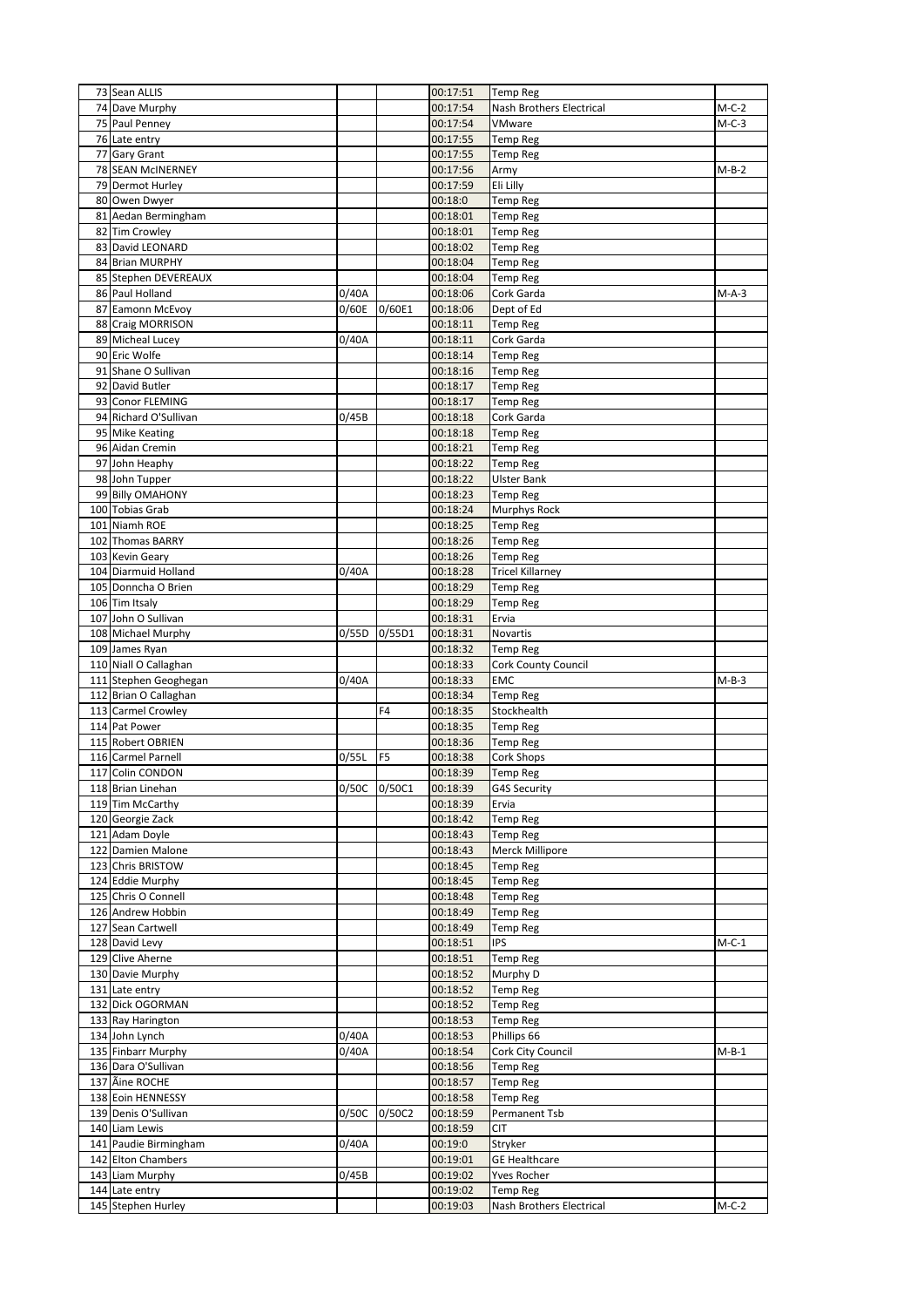| 146 David O'Leary                          |              |        | 00:19:03             | Phillips 66                        |         |
|--------------------------------------------|--------------|--------|----------------------|------------------------------------|---------|
| 147 Eddie Byrne                            | 0/45B        |        | 00:19:03             | <b>IPS</b>                         | $M-C-1$ |
| 148 Paul Kelleher                          |              |        | 00:19:03             | <b>Temp Reg</b>                    |         |
| 149 Ed Dunphy                              |              |        | 00:19:04             | Cork County Council                |         |
| 150 Fernando SANGINESLOPEZ                 |              |        | 00:19:05             | Temp Reg                           |         |
| 151 Loic GAREL                             |              |        | 00:19:05             | Temp Reg                           |         |
| 152 Fergal Quinlan                         | 0/45B        |        | 00:19:06             | Carey Tools                        |         |
| 153 James Murray-Good                      |              |        | 00:19:07             | Temp Reg                           |         |
| 154 Eoin O'Loughlin                        |              |        | 00:19:08             | Cork City Council                  |         |
| 155 Trevor Collins                         |              |        | 00:19:09             | VMware                             | M-C-3   |
| 156 Joseph Twomey                          |              |        | 00:19:09             | Temp Reg                           |         |
| 157 Donal Dowling                          |              |        | 00:19:11             | Stryker                            |         |
| 158 Rafal Kulhan                           |              |        | 00:19:12             | <b>Temp Reg</b>                    |         |
| 159 Daniel Johnson                         | 0/40A        |        | 00:19:14             | Southern Law                       |         |
| 160 David Hurley                           | 0/40A        |        | 00:19:14             | Musgrave                           |         |
| 161 Anna Doris                             | 0/45J        | 0/45J1 | 00:19:17             | Midleton Town Council              | $F-A-2$ |
| 162 Ciara MURPHY                           |              |        | 00:19:18             | <b>Temp Reg</b>                    |         |
| 163 Colman OHANLON                         |              |        | 00:19:28             | Temp Reg                           |         |
| 164 Shane O'Connell                        |              |        | 00:19:29             | EMC                                | $M-B-3$ |
| 165 Lorna Davey-Fitzgerald                 | 0/35H        | 0/35H1 | 00:19:30             | HSE                                |         |
| 166 Eoin Kearney                           |              |        | 00:19:32             | Temp Reg                           |         |
| 167 Dinny CORCORAN                         |              |        | 00:19:35             | Temp Reg                           |         |
| 168 Dave Condon                            |              |        | 00:19:35             | Murphys Rock                       |         |
| 169 Michael O'Keeffe                       |              |        | 00:19:36             | <b>Temp Reg</b>                    |         |
| 170 Jamie Haugh                            |              |        | 00:19:39             | Temp Reg                           |         |
| 171 Richard Piotrowski                     | 0/65F        | 0/65F1 | 00:19:39             | Stampdom                           |         |
| 172 George Wiley                           |              |        | 00:19:40             | Temp Reg                           |         |
| 173 Steve Murphy                           |              |        | 00:19:41             | Nash Brothers Electrical           | M-C-2   |
| 174 Edgar Degnuska                         |              |        | 00:19:42             | <b>Temp Reg</b>                    |         |
| 175 Margaret Jones                         | 0/45J        | 0/45J2 | 00:19:43             | Midleton Town Council              | $F-A-2$ |
| 176 Jerry O Mahony                         |              |        | 00:19:44             | <b>Temp Reg</b>                    |         |
|                                            |              |        |                      |                                    |         |
| 177 Barry Yelverton                        |              |        | 00:19:45<br>00:19:48 | <b>Temp Reg</b>                    |         |
| 178 John Finn (RDJ)<br>179 Michael Brennan |              |        | 00:19:50             | Temp Reg<br>CIT                    |         |
|                                            | 0/45B        |        |                      |                                    |         |
| 180 Sorcha Kearney                         |              |        | 00:19:50             | Temp Reg                           |         |
| 181 Harry Gibbs                            |              |        | 00:19:52             | Gibbs                              |         |
| 182 Shane O Donovan                        |              |        | 00:19:53             | Temp Reg                           |         |
| 183 Eileen OCALLAGHAN                      |              |        | 00:19:55             | <b>Temp Reg</b>                    |         |
| 184 Eadaoin O Neill                        |              |        | 00:20:01             | Temp Reg                           |         |
| 185 Pauline Grainger                       | 0/35H        | 0/35H2 | 00:20:02             | Goldstar Telecom                   | $F-B-1$ |
| 186 Brendan Murphy                         | 0/55D        | 0/55D2 | 00:20:11             | Murphy & Co                        |         |
| 187 Ann Marie Healy                        | 0/401        | 0/4011 | 00:20:12             | HSE                                |         |
| 188 Willie Hayes                           | 0/55D        | 0/55D3 | 00:20:13             | An Post Eircom                     |         |
| 189 Mohamed WAHBI                          |              |        | 00:20:14             | Temp Reg                           |         |
| 190 Alan Murray                            |              |        | 00:20:15             | Merck Millipore                    |         |
| 191 Pat Dineen                             | 0/50C 0/50C3 |        | 00:20:16             | Eli Lilly                          |         |
| 192 Patrick Hession                        |              |        | 00:20:16             | Novartis                           |         |
| 193 WILLIE O RIORDAN                       | 0/60E        | 0/60E2 | 00:20:17             | Army                               | $M-B-2$ |
| 194 Mary Dennehy                           | 0/35H        | 0/35H3 | 00:20:18             | <b>Murphys Rock</b>                |         |
| 195 Ray Foley                              |              |        | 00:20:19             | <b>Temp Reg</b>                    |         |
| 196 Seamus O'Shea                          |              |        | 00:20:20             | <b>Temp Reg</b>                    |         |
| 197 John O'Mahoney                         |              |        | 00:20:24             | VMware                             | $M-C-3$ |
| 198 Barry Madden                           |              |        | 00:20:24             | <b>Temp Reg</b>                    |         |
| 199 Paul O Connell                         |              |        | 00:20:26             | <b>Temp Reg</b>                    |         |
| 200 Imelda Barry                           |              |        | 00:20:27             | <b>Brookfield</b>                  |         |
| 201 Kevin O'Connor                         | 0/45B        |        | 00:20:29             | IPS                                |         |
| 202 Robert WILLIAMS                        |              |        | 00:20:29             | <b>Temp Reg</b>                    |         |
| 203 Luigi Barlassina                       |              |        | 00:20:29             | <b>Temp Reg</b>                    |         |
| 204 Eric Hogan                             | 0/40A        |        | 00:20:30             | Pfizer Little Island               |         |
| 205 John Santry                            |              |        | 00:20:31             | EMC                                |         |
| 206 Denis Cronin                           | 0/50C        |        | 00:20:32             | Denis Cronin Electrical            |         |
| 207 Daniel Horgan                          | 0/55L        | 0/55L1 | 00:20:32             | Midleton Town Council              |         |
| 208 Dave Creedon                           |              |        | 00:20:36             | <b>Temp Reg</b>                    |         |
| 209 Annmarie Burns                         |              |        | 00:20:38             | <b>Temp Reg</b>                    |         |
| 210 Andrew O'Leary                         |              |        | 00:20:38             | United Technologies                |         |
| 211 Shane O'Callaghan                      |              |        | 00:20:39             | Merck Millipore                    |         |
|                                            |              |        | 00:20:39             | <b>Temp Reg</b>                    |         |
| 212 Edwin Cashman                          |              |        |                      |                                    |         |
| 213 Mike O Connor                          |              |        | 00:20:39             | <b>Temp Reg</b>                    |         |
| 214 Prisalic French                        |              |        | 00:20:41             | <b>Temp Reg</b>                    |         |
| 215 Iain O'Dwyer                           |              |        | 00:20:43             | IPS                                |         |
| 216 Sean Shanahan                          |              |        | 00:20:45             | Temp Reg                           |         |
| 217 Steve Dunlea<br>218 Hubertus Wiese     |              |        | 00:20:46<br>00:20:46 | <b>Temp Reg</b><br><b>Temp Reg</b> |         |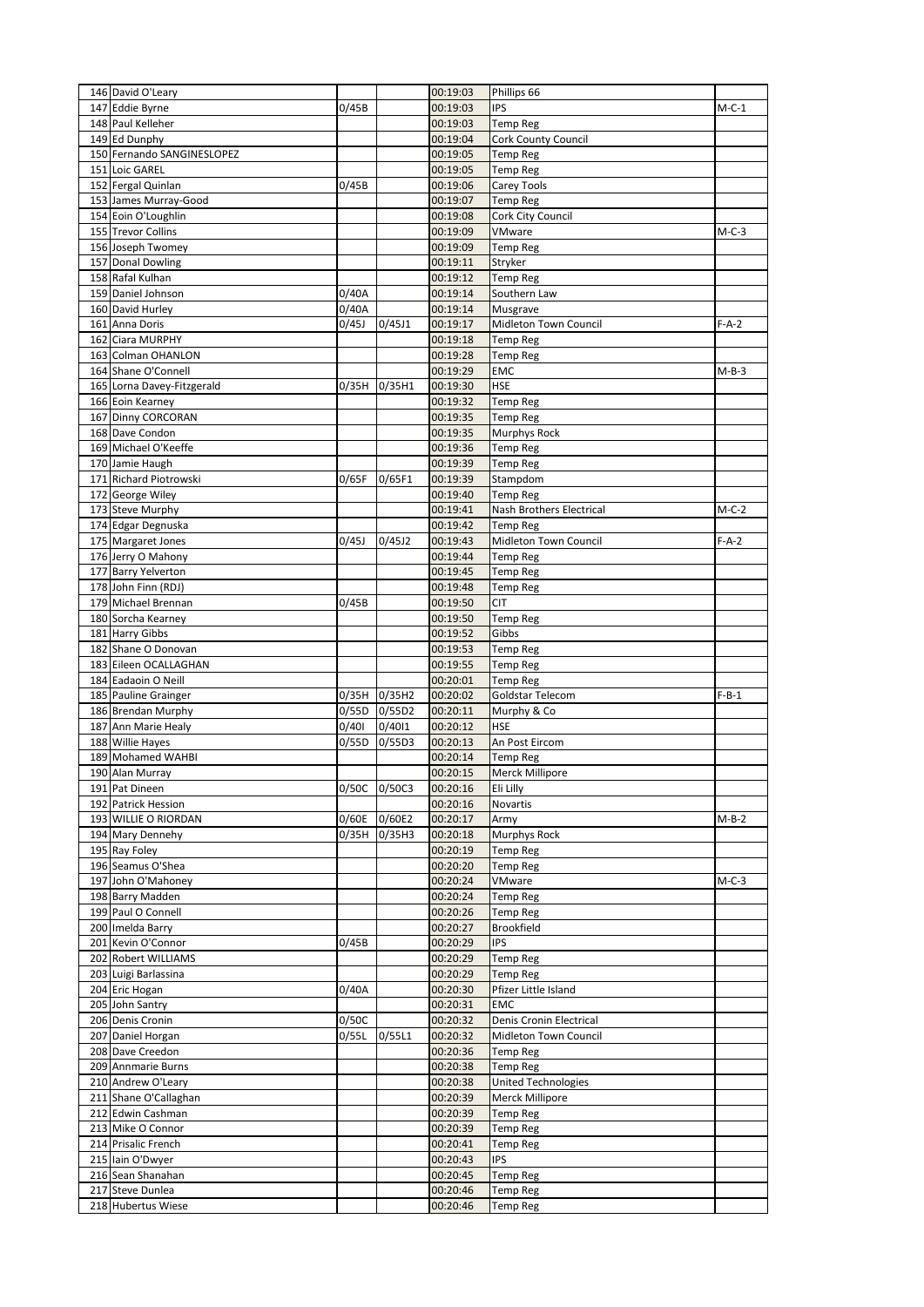| 219 John O'Sullivan      |       |        | 00:20:48 | <b>Temp Reg</b>            |         |
|--------------------------|-------|--------|----------|----------------------------|---------|
| 220 James Murphy         |       |        | 00:20:50 | <b>Temp Reg</b>            |         |
| 221 Marjorie LYNCH       |       |        | 00:20:51 | <b>Temp Reg</b>            |         |
|                          |       |        |          |                            |         |
| 222 Rachael O'Callaghan  | 0/401 | 0/4012 | 00:20:52 | Cork Shops                 |         |
| 223 Irene Eighan         | 0/35H |        | 00:20:52 | Novartis                   |         |
| 224 Brendan Lambe        |       |        | 00:20:53 | <b>Temp Reg</b>            |         |
| 225 Eric Foley           |       |        | 00:20:53 | Nash Brothers Electrical   |         |
| 226 Eoghan Cotter        |       |        | 00:20:54 | Dell                       |         |
| 227 Anthony Jackson      |       |        | 00:20:55 | <b>Temp Reg</b>            |         |
| 228 Debbie McCarthy      | 0/401 | 0/4013 | 00:20:55 | Market Place Surgery       |         |
| 229 Conor O'Sullivan     |       |        | 00:20:56 | <b>Temp Reg</b>            |         |
| 230 Declan Dunne         |       |        | 00:20:57 | <b>UCC</b>                 |         |
| 231 Patrick COUGHLAN     |       |        | 00:20:57 | <b>Temp Reg</b>            |         |
| 232 Paul Larocque        | 0/45B |        | 00:20:58 | <b>IPS</b>                 |         |
| 233 Dermot O'Sullivan    | 0/50C |        | 00:20:59 | Phillips 66                |         |
| 234 Jonathan Leviston    |       |        | 00:20:59 | <b>Temp Reg</b>            |         |
| 235 Donal O'Donoghue     | 0/45B |        | 00:21:0  | <b>NSC</b>                 |         |
| 236 Donny FLYNN          |       |        | 00:21:01 | <b>Temp Reg</b>            |         |
| 237 John O'Driscoll      | 0/55D |        | 00:21:01 | FAS                        |         |
| 238 Cathal Twomey        |       |        | 00:21:01 | <b>Temp Reg</b>            |         |
| 239 Daniel Diaz          |       |        | 00:21:02 | UTRC-1                     |         |
|                          |       |        |          |                            |         |
| 240 Conor Healy          |       |        | 00:21:02 | <b>Temp Reg</b>            |         |
| 241 Liam Aherne          |       |        | 00:21:02 | EMC                        |         |
| 242 John Hayes           | 0/55D |        | 00:21:03 | FAS                        |         |
| 243 John Foley           |       |        | 00:21:03 | <b>Temp Reg</b>            |         |
| 244 Edward Barry         |       |        | 00:21:03 | Malachy Walsh and Partners |         |
| 245 Thomas O'Regan       | 0/40A |        | 00:21:03 | Irish Rail                 |         |
| 246 Brendan Tobin        | 0/40A |        | 00:21:04 | <b>TISL</b>                |         |
| 247 David Kidney         |       |        | 00:21:05 | <b>Cork County Council</b> |         |
| 248 John Morrissey       | 0/45B |        | 00:21:07 | <b>UCC</b>                 |         |
| 249 Martin Coughlan      |       |        | 00:21:08 | <b>Temp Reg</b>            |         |
| 250 Rob Winnell          |       |        | 00:21:08 | <b>Temp Reg</b>            |         |
| 251 Niamh CREMIN         |       |        | 00:21:09 | Temp Reg                   |         |
| 252 Thomas Lombard       | 0/50C |        | 00:21:09 | Eli Lilly                  |         |
| 253 Andrew Mills         |       |        | 00:21:10 | <b>Temp Reg</b>            |         |
| 254 Sean Mehigan         |       |        | 00:21:10 | <b>Temp Reg</b>            |         |
| 255 Colm Cosgrove        |       |        | 00:21:10 | <b>Temp Reg</b>            |         |
| 256 Tony O'Sullivan      | 0/45B |        | 00:21:11 | O'Sullivan                 |         |
| 257 Greg Magner          |       |        | 00:21:12 | <b>Temp Reg</b>            |         |
| 258 Darren Ahern         |       |        | 00:21:12 | <b>Temp Reg</b>            |         |
| 259 Emma O Neill         |       |        | 00:21:13 | <b>Temp Reg</b>            |         |
| 260 Adelle O'Connor      | 0/401 |        | 00:21:13 | O'Connor Hc                |         |
| 261 Hugh O Keefe         |       |        | 00:21:13 | <b>Temp Reg</b>            |         |
| 262 Diarmuid Grimes      |       |        | 00:21:14 |                            |         |
|                          | 0/40A |        |          | <b>Temp Reg</b>            |         |
| 263 Enda Kiernan         |       |        | 00:21:14 | Cork County Council        |         |
| 264 Noel O'Connor        | 0/55D |        | 00:21:14 | <b>EMC</b>                 |         |
| 265 Francisco JUEU       |       |        | 00:21:15 | <b>Temp Reg</b>            |         |
| 266 Finbarr OCONNELL     |       |        | 00:21:15 | <b>Temp Reg</b>            |         |
| 267 Paco Urendes         |       |        | 00:21:16 | Ervia                      |         |
| 268 Martin JACOBSSON     |       |        | 00:21:19 | <b>Temp Reg</b>            |         |
| 269 Seamus Cahill        | 0/50C |        | 00:21:19 | <b>IPS</b>                 |         |
| 270 Elaine O Donoghue    |       |        | 00:21:20 | <b>Temp Reg</b>            |         |
| 271 Donal O'Suilleabhain |       |        | 00:21:23 | <b>Temp Reg</b>            |         |
| 272 Shane MacEon         |       |        | 00:21:24 | <b>Temp Reg</b>            |         |
| 273 MARTYN UNDERHILL     | 0/40A |        | 00:21:24 | Army                       |         |
| 274 Patrick McEvoy       |       |        | 00:21:24 | <b>Temp Reg</b>            |         |
| 275 Denis O'Brien        |       |        | 00:21:24 | <b>Temp Reg</b>            |         |
| 276 Kevin Brosnan        |       |        | 00:21:26 | <b>Temp Reg</b>            |         |
| 277 Bernadette LEE       |       |        | 00:21:26 | <b>Temp Reg</b>            |         |
| 278 Paul Byrne           |       |        | 00:21:27 | <b>Temp Reg</b>            |         |
| 279 Niall McSweeney      |       |        | 00:21:27 | <b>Temp Reg</b>            |         |
| 280 Pat Murphy           | 0/50C |        | 00:21:29 | Navy                       |         |
| 281 Rob O Shea           |       |        | 00:21:30 | <b>Temp Reg</b>            |         |
| 282 Ken Higgs            | 0/65F | 0/65F2 | 00:21:30 | UCC                        |         |
| 283 Luke BOLLARD         |       |        | 00:21:32 | <b>Temp Reg</b>            |         |
| 284 Damien Conlon        |       |        | 00:21:32 | <b>Temp Reg</b>            |         |
| 285 Gwen Conroy          | 0/35H |        | 00:21:33 | Goldstar Telecom           | $F-B-1$ |
| 286 Vincent Groarke      | 0/45B |        | 00:21:34 | <b>Analog Devices</b>      |         |
| 287 Mark Dineen          |       |        | 00:21:36 | Goldstar Telecom           |         |
| 288 Gregg Moore          |       |        | 00:21:38 | <b>Temp Reg</b>            |         |
| 289 Alan Cambridge       |       |        | 00:21:38 | <b>Temp Reg</b>            |         |
| 290 Billy Menton         | 0/55D |        | 00:21:39 | ESB                        |         |
| 291 MARK BULMAN          | 0/50C |        | 00:21:40 | Army                       |         |
|                          |       |        |          |                            |         |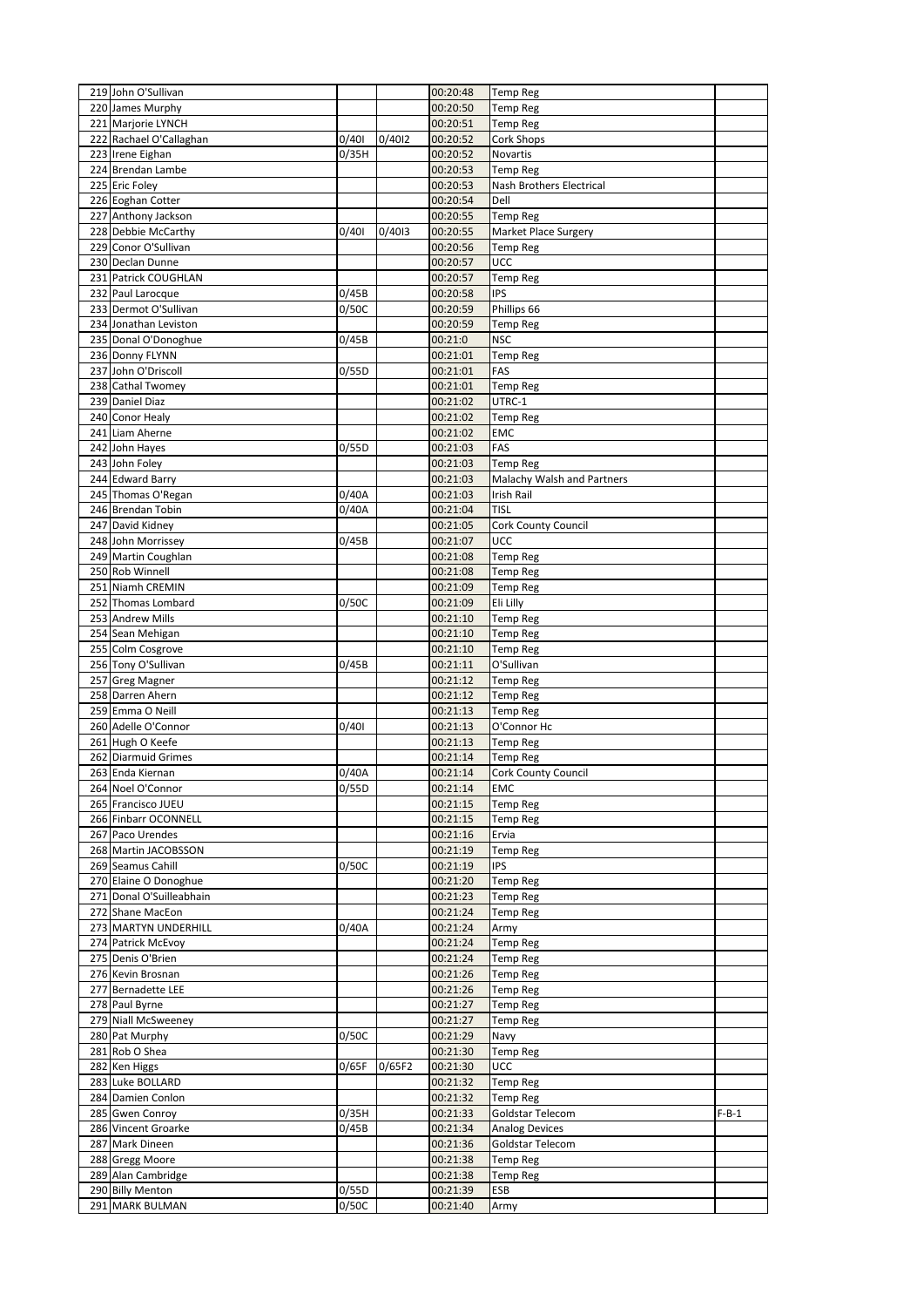| 292 Mark Flavin                               | 0/40A          |        | 00:21:41             | Pfizer Ringaskiddy                  |         |
|-----------------------------------------------|----------------|--------|----------------------|-------------------------------------|---------|
| 293 Siobhan Healy                             | 0/35H          |        | 00:21:42             | <b>HSE</b>                          |         |
| 294 Jonathan SHEEHAN                          |                |        | 00:21:43             | <b>Temp Reg</b>                     |         |
| 295 Barry MURPHY                              |                |        | 00:21:44             | <b>Temp Reg</b>                     |         |
| 296 Patrick Hubbard                           |                |        | 00:21:48             | <b>Temp Reg</b>                     |         |
| 297 David Cody                                |                |        | 00:21:48             | Gilead Sciences                     |         |
| 298 Maggie Sillett                            |                |        | 00:21:49             | <b>Temp Reg</b>                     |         |
| 299 Tom O'Meara                               |                |        | 00:21:49             | <b>Harty Tax Consulting</b>         |         |
| 300 Louise Barry                              | 0/35H          |        | 00:21:53             | Midleton Town Council               |         |
| 301 Shane Deasy                               |                |        | 00:21:54             | <b>Temp Reg</b>                     |         |
| 302 Dave Ronan                                |                |        | 00:21:55             | <b>MSL Engineering Ltd</b>          |         |
| 303 Garvan McCarthy                           |                |        | 00:21:56             | <b>Temp Reg</b>                     |         |
| 304 Carmel MacDomhnaill                       |                |        | 00:21:56             | <b>Temp Reg</b>                     |         |
| 305 Caitriona Santry                          |                |        | 00:21:57             | <b>Temp Reg</b>                     |         |
| 306 Michael O Sullivan                        |                |        | 00:21:57             | <b>Temp Reg</b>                     |         |
| 307 Brian Muldoon Jnr.                        |                |        | 00:22:0              | <b>Murphys Rock</b>                 |         |
| 308 Yannick LAVANANT                          | 0/40A          |        | 00:22:0              | IBM                                 |         |
| 309 Tom Hannon                                | 0/55D          |        | 00:22:02             | <b>UCC</b>                          |         |
| 310 Conor Egan                                |                |        | 00:22:03             | <b>Temp Reg</b>                     |         |
| 311 Lisa Hobbs                                |                |        | 00:22:03             | Murphys Rock                        |         |
| 312 Mark Menton                               |                |        | 00:22:06             | <b>Temp Reg</b>                     |         |
| 313 Catherine GARDE                           |                |        | 00:22:06             | <b>Temp Reg</b>                     |         |
| 314 Ronan Foley                               |                |        | 00:22:07<br>00:22:07 | John Buckley Sports                 |         |
| 315 Anna Spanikova                            |                |        |                      | <b>Temp Reg</b>                     |         |
| 316 Matej Ludvig<br>317 Orla Houlihan         |                |        | 00:22:07<br>00:22:08 | <b>Temp Reg</b><br>Goldstar Telecom |         |
|                                               |                |        |                      |                                     |         |
| 318 Brigid Houlihan<br>319 Ger OSULLIVAN      |                |        | 00:22:10<br>00:22:11 | <b>Temp Reg</b>                     |         |
| 320 Finbar Kingston                           |                |        | 00:22:14             | <b>Temp Reg</b>                     |         |
| 321 Andrew O'Farrell                          |                |        |                      | Janssen                             |         |
| 322 Frank Cotter                              | 0/60E<br>0/50C | 0/60E3 | 00:22:14<br>00:22:16 | Pfizer Ringaskiddy<br>CBC staff     |         |
|                                               |                |        |                      |                                     |         |
| 323 John McCarthy<br>324 John Horgan          |                |        | 00:22:17<br>00:22:20 | <b>Temp Reg</b>                     |         |
| 325 Rebecca McEviy                            |                |        | 00:22:20             | <b>Temp Reg</b><br>Dept of Ed       | $F-B-2$ |
| 326 Jamie Kent                                |                |        | 00:22:21             | John Healy Gates                    |         |
| 327 Norita Kelly                              |                |        | 00:22:22             | Ervia                               |         |
| 328 Marie-Therese Brady                       | 0/401          |        |                      |                                     |         |
|                                               |                |        |                      |                                     |         |
|                                               |                |        | 00:22:22             | Pfizer Ringaskiddy                  |         |
| 329 Stephen MURPHY                            |                |        | 00:22:22             | <b>Temp Reg</b>                     |         |
| 330 Jairo Pastrana                            | 0/40A          |        | 00:22:24             | Dell                                |         |
| 331 Caitiona O'Sullivan                       | 0/401          |        | 00:22:24             | <b>UCC</b>                          |         |
| 332 Colin Murphy                              | 0/40A          |        | 00:22:25             | Legal IT                            |         |
| 333 Fiona MCCARTHY                            |                |        | 00:22:28             | <b>Temp Reg</b>                     |         |
| 334 Paddy Rogers                              |                |        | 00:22:30             | <b>Temp Reg</b>                     |         |
| 335 David Delanney                            |                |        | 00:22:30             | <b>Temp Reg</b>                     |         |
| 336 Ricky Costello                            |                |        | 00:22:31             | Nash Brothers Electrical            |         |
| 337 Tomas Ward                                | 0/40A          |        | 00:22:32             | Janssen                             |         |
| 338 Paul Fleming                              | 0/40A          |        | 00:22:33             | Midleton Town Council               |         |
| 339 Donncha Casey                             |                |        | 00:22:33             | <b>Temp Reg</b>                     |         |
| 340 Gregory Jackson<br>341 Olive Hubrose      |                |        | 00:22:35             | Eli Lilly                           |         |
|                                               |                |        | 00:22:36             | <b>Temp Reg</b>                     |         |
| 342 Michael Quirke<br>343 Darragh O'Callaghan |                |        | 00:22:37<br>00:22:39 | <b>GE Healthcare</b><br>ESB         |         |
| 344 Edoardo Runa                              |                |        | 00:22:39             | <b>Temp Reg</b>                     |         |
| 345 Ian Negulescu                             |                |        | 00:22:40             | <b>Temp Reg</b>                     |         |
| 346 Brendan PALMER                            |                |        | 00:22:41             | <b>Temp Reg</b>                     |         |
| 347 Jimmy Murray                              | 0/65F          | 0/65F3 | 00:22:41             | <b>HSE</b>                          |         |
| 348 Kerry Constant                            | 0/60E          |        | 00:22:43             | Irish Oxygen Co Ltd                 |         |
| 349 Christy Murphy                            | 0/55D          |        | 00:22:43             |                                     |         |
| 350 Frances O'Connor                          | 0/55L          | 0/55L2 | 00:22:45             | Cork City Ford Centre<br>Dept of Ed | $F-B-2$ |
| 351 Stephen Lyons                             |                |        | 00:22:46             | <b>Temp Reg</b>                     |         |
| 352 Sharon Oleary                             |                |        | 00:22:47             | <b>Temp Reg</b>                     |         |
| 353 Kevin O Brien                             |                |        | 00:22:47             | <b>Temp Reg</b>                     |         |
| 354 Mary Mulcahy                              | 0/50K          | 0/50K1 | 00:22:47             | Bank of Ireland                     |         |
| 355 Joseph Power                              |                |        | 00:22:48             | <b>Temp Reg</b>                     |         |
| 356 Brian ODONOVAN                            |                |        | 00:22:50             | <b>Temp Reg</b>                     |         |
| 357 Greg St Leger                             | 0/45B          |        | 00:22:50             | Ecocem Ireland                      |         |
| 358 Ciaran MURRAY                             |                |        | 00:22:52             | <b>Temp Reg</b>                     |         |
| 359 Liam Daly                                 |                |        | 00:22:52             | Temp Reg                            |         |
| 360 Brian Lynch                               |                |        | 00:22:53             | Dell                                |         |
| 361 Michael DEMPSEY                           |                |        | 00:22:54             | <b>Temp Reg</b>                     |         |
| 362 Brendan Deane                             | 0/45B          |        | 00:22:55             | CIT                                 |         |
| 363 Robert BUCKLEY                            |                |        | 00:22:56             | <b>Temp Reg</b>                     |         |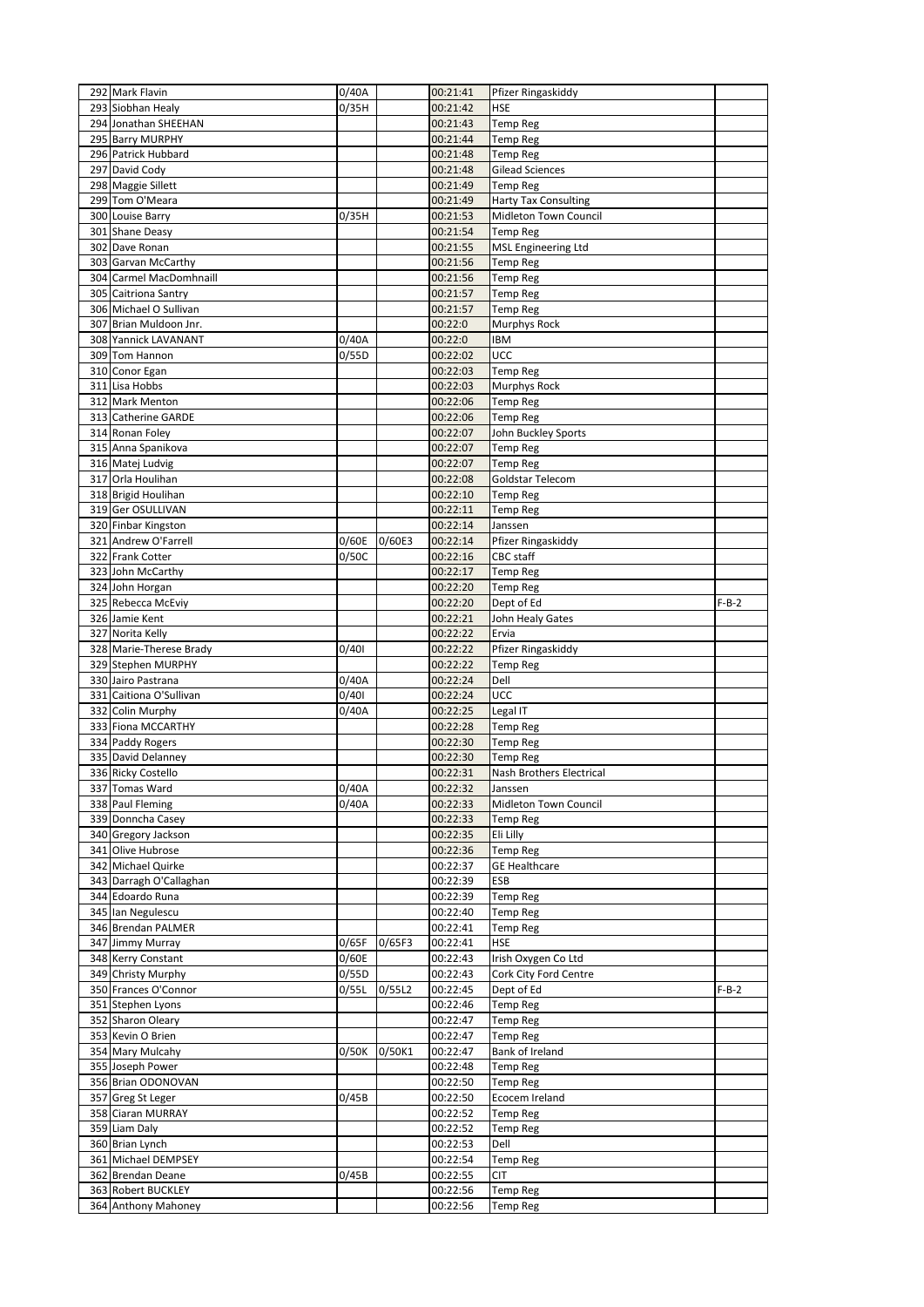| 365 Frank Linehan                       | 0/60E |        | 00:22:56             | The Owl Printer                    |  |
|-----------------------------------------|-------|--------|----------------------|------------------------------------|--|
| 366 KEVIN SIEVEWRIGHT                   | 0/45B |        | 00:22:57             | Statsol                            |  |
| 367 Tony Murray                         |       |        | 00:22:57             | <b>Temp Reg</b>                    |  |
| 368 Yassir HERNANDEZ                    |       |        | 00:22:58             | <b>Temp Reg</b>                    |  |
| 369 Brian Barry                         |       |        | 00:22:58             | <b>Temp Reg</b>                    |  |
| 370 John Buttimer                       |       |        | 00:22:58             | <b>Temp Reg</b>                    |  |
| 371 Lee Chitty                          |       |        | 00:23:0              | <b>Temp Reg</b>                    |  |
| 372 Ciara Magner                        |       |        | 00:23:01             | Nash Brothers Electrical           |  |
| 373 Alan McCarthy                       | 0/40A |        | 00:23:03             | Pfizer Ringaskiddy                 |  |
| 374 Ray Hall                            |       |        | 00:23:03             | <b>Temp Reg</b>                    |  |
| 375 Steve Depuis                        |       |        | 00:23:04             | <b>Temp Reg</b>                    |  |
| 376 Richard WOODHAM                     |       |        | 00:23:05             | <b>Temp Reg</b>                    |  |
| 377 Jackie CAVANAGH                     |       |        | 00:23:06             | <b>Temp Reg</b>                    |  |
| 378 Walter Higgins                      | 0/40A |        | 00:23:07             | IBM                                |  |
| 379 John Walshe                         |       |        | 00:23:10             | Temp Reg                           |  |
| 380 John Walsh                          |       |        | 00:23:12             | <b>Temp Reg</b>                    |  |
| 381 Barry McCarthy                      | 0/40A |        | 00:23:15             | PD Signs                           |  |
| 382 Paul O Leary                        |       |        | 00:23:15             | <b>Temp Reg</b>                    |  |
| 383 Noella Carroll                      |       |        | 00:23:17             | <b>Temp Reg</b>                    |  |
| 384 Gerardo Puerta                      |       |        | 00:23:17             | <b>Temp Reg</b>                    |  |
| 385 Kieran Cronin                       |       |        | 00:23:18             | Musgrave                           |  |
| 386 Michelle Hegarthy                   |       |        | 00:23:19             | <b>Temp Reg</b>                    |  |
| 387 Lorrane O'Sullivan                  |       |        | 00:23:19             | <b>Temp Reg</b>                    |  |
| 388 Robert Fitzgeragd                   | 0/45B |        | 00:23:19             | Kerry Foods                        |  |
| 389 Julie Frayre                        |       |        | 00:23:21             | EMC                                |  |
| 390 Alex Murray                         |       |        | 00:23:21             | <b>Temp Reg</b>                    |  |
| 391 Roisin Mulcahy                      |       |        | 00:23:23             | Eli Lilly                          |  |
| 392 Donie O'Connell                     | 0/60E |        | 00:23:23             | Midleton Town Council              |  |
| 393 Valerie Lynch                       | 0/401 |        | 00:23:24             | Goldstar Telecom                   |  |
| 394 Marion O Leary                      |       |        | 00:23:24             | <b>Temp Reg</b>                    |  |
| 395 Norita OKEEFFE                      |       |        | 00:23:25             | <b>Temp Reg</b>                    |  |
| 396 Michael Noonan                      |       |        | 00:23:25             | <b>Temp Reg</b>                    |  |
| 397 Lee Doherty                         | 0/40A |        | 00:23:27             | CIT                                |  |
| 398 Kieran MURPHY                       |       |        | 00:23:30             |                                    |  |
| 399 Jerry O Connell                     |       |        | 00:23:30             | <b>Temp Reg</b><br><b>Temp Reg</b> |  |
| 400 Colin Obrian                        | 0/40A |        | 00:23:31             | Moog                               |  |
|                                         |       |        |                      |                                    |  |
|                                         |       |        |                      |                                    |  |
| 401 Edmond Hussey                       |       |        | 00:23:33             | CBC staff                          |  |
| 402 Cathal O Dwyer                      |       |        | 00:23:36             | <b>Temp Reg</b>                    |  |
| 403 Anna Erhirth                        |       |        | 00:23:37             | Temp Reg                           |  |
| 404 Kitty Harrington Buckley            | 0/50K | 0/50K2 | 00:23:38             | HSE                                |  |
| 405 Steve Buckley                       |       |        | 00:23:39             | Legal IT                           |  |
| 406 Peter Kelly                         | 0/55D |        | 00:23:41             | Moog                               |  |
| 407 Tom Meade                           |       |        | 00:23:42             | <b>Temp Reg</b>                    |  |
| 408 Brendan O Donovan                   |       |        | 00:23:43             | <b>Temp Reg</b>                    |  |
| 409 Rick Spencer                        | 0/45B |        | 00:23:43             | Eli Lilly                          |  |
| 410 Michael Dunne                       | 0/65F |        | 00:23:44             | <b>UCC</b>                         |  |
| 411 Fiona Power                         |       |        | 00:23:45             | <b>Temp Reg</b>                    |  |
| 412 Patrick Finch                       |       |        | 00:23:45             | <b>CIT</b>                         |  |
| 413 Rory KELLEHER                       |       |        | 00:23:46             | <b>Temp Reg</b>                    |  |
| 414 Gearoid Morley                      |       |        | 00:23:47             | <b>Temp Reg</b>                    |  |
| 415 Kevin Cowhie                        |       |        | 00:23:47             | <b>Temp Reg</b>                    |  |
| 416 John Doyle                          |       |        | 00:23:48             | <b>Temp Reg</b>                    |  |
| 417 Mary Coyne                          | 0/35H |        | 00:23:49             | Eli Lilly                          |  |
| 418 Aoife KELLY                         |       |        | 00:23:49             | <b>Temp Reg</b>                    |  |
| 419 Brian Hennessy                      |       |        | 00:23:49             | John Healy Gates                   |  |
| 420 John BARRY                          |       |        | 00:23:49             | <b>Temp Reg</b>                    |  |
| 421 Eamonn Collins                      |       |        | 00:23:51             | <b>Temp Reg</b>                    |  |
| 422 Ken Mulcahy                         |       |        | 00:23:52             | <b>Temp Reg</b>                    |  |
| 423 Paula Collins                       |       |        | 00:23:52             | <b>Temp Reg</b>                    |  |
| 424 Leyla Riordan                       |       |        | 00:23:52             | <b>Temp Reg</b>                    |  |
| 425 Lorna OREGAN                        |       |        | 00:23:53             | <b>Temp Reg</b>                    |  |
| 426 Elizabeth MURPHY                    |       |        | 00:23:53             | <b>Temp Reg</b>                    |  |
| 427 Bernard Sisk                        | 0/65F |        | 00:23:54             | <b>Sisk Builders</b>               |  |
| 428 Karen Deenihan                      |       |        | 00:23:56             | Ervia                              |  |
| 429 Adrian Nodwell                      |       |        | 00:23:57             | <b>Temp Reg</b>                    |  |
| 430 Rhona DEMPSEY                       |       |        | 00:24:01             | <b>Temp Reg</b>                    |  |
| 431 David O Leary                       |       |        | 00:24:03             | <b>Temp Reg</b>                    |  |
| 432 Brendan Hayes                       | 0/60E |        | 00:24:04             | FAS                                |  |
| 433 Rory McCarthy                       |       |        | 00:24:05             | <b>Temp Reg</b>                    |  |
| 434 Shane Rath                          |       |        | 00:24:07             | Temp Reg                           |  |
| 435 Brian Leahy                         |       |        | 00:24:08             | Ervia                              |  |
| 436 Rosaleen Kelly<br>437 Daniel Varian | 0/50K | 0/50K3 | 00:24:09<br>00:24:09 | Bank of Ireland<br><b>Temp Reg</b> |  |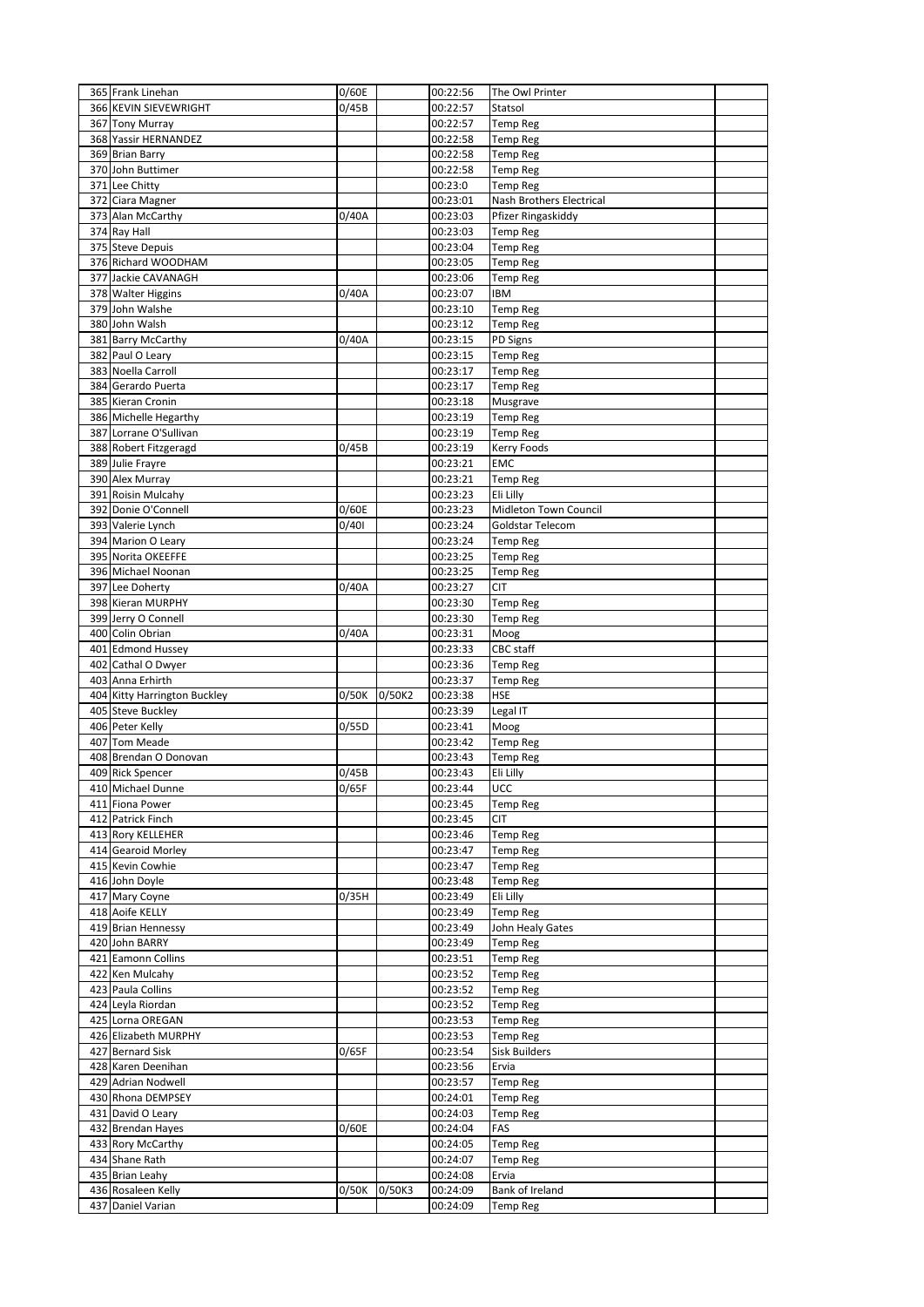| 438 Gillian Byrne                      | 0/35H |        | 00:24:09             | Eli Lilly                     |  |
|----------------------------------------|-------|--------|----------------------|-------------------------------|--|
| 439 Kieran O'Sullivan                  |       |        | 00:24:10             | <b>Temp Reg</b>               |  |
| 440 Sharyn O'Callaghan                 | 0/401 |        | 00:24:10             | Cork Shops                    |  |
| 441 Tim Green                          |       |        | 00:24:11             | <b>Temp Reg</b>               |  |
| 442 Brian Flaherty                     |       |        | 00:24:11             | Musgrave                      |  |
| 443 Kathleen Cronin                    | 0/50K |        | 00:24:12             | Denis Cronin Electrical       |  |
| 444 John Healy                         | 0/50C |        | 00:24:14             | John Healy Gates              |  |
| 445 Catherine Deenihan                 | 0/45J | 0/45J3 | 00:24:16             | UCC                           |  |
| 446 Bryan O'Donnell                    |       |        | 00:24:17             | Janssen                       |  |
| 447 Don Kelly                          |       |        | 00:24:22             | <b>Temp Reg</b>               |  |
| 448 Paula O Sullivan                   |       |        | 00:24:23             | <b>Temp Reg</b>               |  |
| 449 Igor Laguardia                     |       |        | 00:24:23             | Dell                          |  |
| 450 Caitriona O Connor                 |       |        | 00:24:25             | Temp Reg                      |  |
| 451 Eimear Coughlan                    |       |        | 00:24:25             | <b>Temp Reg</b>               |  |
| 452 Rebecca OSULLIVAN                  |       |        | 00:24:27             | <b>Temp Reg</b>               |  |
| 453 Padraig LYNCH                      |       |        | 00:24:27             | <b>Temp Reg</b>               |  |
| 454 Susan Lyne                         |       |        | 00:24:29             | <b>Temp Reg</b>               |  |
| 455 Geraldine Murray                   |       |        | 00:24:31             | <b>Temp Reg</b>               |  |
| 456 Trevor KAVANAGH                    |       |        | 00:24:31             | <b>Temp Reg</b>               |  |
| 457 Cian Kavanagh                      |       |        | 00:24:32             | John Buckley Sports           |  |
| 458 Flor Twohig                        | 0/50C |        | 00:24:33             | Jelan Trading                 |  |
| 459 Joseph Coppinger                   |       |        | 00:24:34             | <b>Temp Reg</b>               |  |
| 460 Jonathan Delaney                   |       |        | 00:24:36             | Temp Reg                      |  |
| 461 Tom Carroll                        | 0/50C |        | 00:24:37             | UCC                           |  |
| 462 James Rohan                        | 0/45B |        | 00:24:37             | UCC                           |  |
| 463 Michael Smith                      |       |        | 00:24:40             | <b>Temp Reg</b>               |  |
| 464 Jahn DASINI                        |       |        | 00:24:40             | <b>Temp Reg</b>               |  |
| 465 Ryan MURPHY                        |       |        | 00:24:40             | <b>Temp Reg</b>               |  |
| 466 Helen Cronin                       |       |        | 00:24:40             | <b>Temp Reg</b>               |  |
| 467 Ronan Hennessy                     |       |        | 00:24:40             | <b>Temp Reg</b>               |  |
| 468 Mairead Lonergan                   |       |        | 00:24:42             | <b>Temp Reg</b>               |  |
| 469 Aine Murphy                        | 0/50K |        | 00:24:43             | UCC                           |  |
| 470 Claire PARKER                      |       |        | 00:24:43             | <b>Temp Reg</b>               |  |
| 471 TomÃis HOLLAND                     |       |        | 00:24:45             | <b>Temp Reg</b>               |  |
| 472 Mary Kingston                      | 0/401 |        | 00:24:46             | Janssen                       |  |
| 473 Ian BISBY                          |       |        | 00:24:47             | <b>Temp Reg</b>               |  |
| 474 Robert Cantwell                    |       |        | 00:24:47             | VMware                        |  |
| 475 Kealan Harrington                  |       |        | 00:24:47             | <b>Temp Reg</b>               |  |
| 476 Joe KENNY                          |       |        | 00:24:47             | <b>Temp Reg</b>               |  |
| 477 Cait Mehigan                       | 0/35H |        | 00:24:48             | Ronan Daly Jermyn Solicitors  |  |
| 478 Brian Maher                        | 0/40A |        | 00:24:50             | Cork City Ford Centre         |  |
| 479 Patrick O'Regan                    | 0/40A |        | 00:24:51             | Cork City Ford Centre         |  |
| 480 Fabrizio Rivera                    |       |        | 00:24:52             | <b>Temp Reg</b>               |  |
| 481 Mark KENNEDY                       |       |        | 00:24:53             | <b>Temp Reg</b>               |  |
| 482 Aidan O'Dwyer                      | 0/45B |        | 00:24:53             | UCC                           |  |
| 483 Melissa Dunne                      | 0/35H |        | 00:24:54             | <b>GE Healthcare</b>          |  |
| 484 Aidan Hartnett                     |       |        | 00:24:54             | <b>Temp Reg</b>               |  |
| 485 Noel Hayes                         |       |        | 00:24:56             | VMware                        |  |
| 486 Eamonn Hennessy                    |       |        | 00:24:56             | <b>Temp Reg</b>               |  |
| 487 Mairéad HAYES                      |       |        | 00:24:57             | <b>Temp Reg</b>               |  |
| 488 Mohammed Mustafa Khan              |       |        | 00:24:58             | Legal IT                      |  |
| 489 Rosemary Walsh                     | 0/35H |        | 00:25:0              | Musgraves                     |  |
| 490 Late entry                         |       |        | 00:25:0              | <b>Temp Reg</b>               |  |
| 491 Cliona Hurley                      |       |        | 00:25:01             | <b>Temp Reg</b>               |  |
| 492 Caroline Walsh                     | 0/35H |        | 00:25:01             | Musgraves                     |  |
| 493 Late entry                         |       |        | 00:25:01             | <b>Temp Reg</b>               |  |
| 494 Alex Finglas                       |       |        | 00:25:03             | <b>Temp Reg</b>               |  |
| 495 John CUDMORE                       |       |        | 00:25:04             | <b>Temp Reg</b>               |  |
| 496 Larry OROURKE                      |       |        | 00:25:07             | <b>Temp Reg</b>               |  |
| 497 Frank Linkwood                     |       |        | 00:25:09             | <b>Temp Reg</b>               |  |
| 498 Neil O'Sullivan                    | 0/45B |        | 00:25:09             | PM Group                      |  |
| 499 Edel O'Donnell                     |       |        | 00:25:11             | O'Donnell                     |  |
| 500 Kelly O'Connell                    |       |        | 00:25:13             | <b>Temp Reg</b>               |  |
| 501 Laura Davis                        |       |        | 00:25:13             | <b>Temp Reg</b>               |  |
| 502 Roisin O Mahony                    |       |        | 00:25:14             | <b>Temp Reg</b>               |  |
| 503 Nora Corcoran                      |       |        | 00:25:14             | <b>Temp Reg</b>               |  |
| 504 Dean Cairns                        |       |        | 00:25:15             | <b>Temp Reg</b>               |  |
| 505 Emmy Quinn                         |       |        | 00:25:15             | <b>Temp Reg</b>               |  |
| 506 Kieran BUCKLEY                     |       |        | 00:25:16             | <b>Temp Reg</b>               |  |
|                                        |       |        |                      |                               |  |
| 507 Najette Kerkabou                   |       |        | 00:25:17             | Temp Reg                      |  |
| 508 Paul Geary                         |       |        | 00:25:17             | VMware                        |  |
| 509 Tanya Laffan<br>510 Angela Britton |       |        | 00:25:17<br>00:25:19 | Cork Shops<br><b>Temp Reg</b> |  |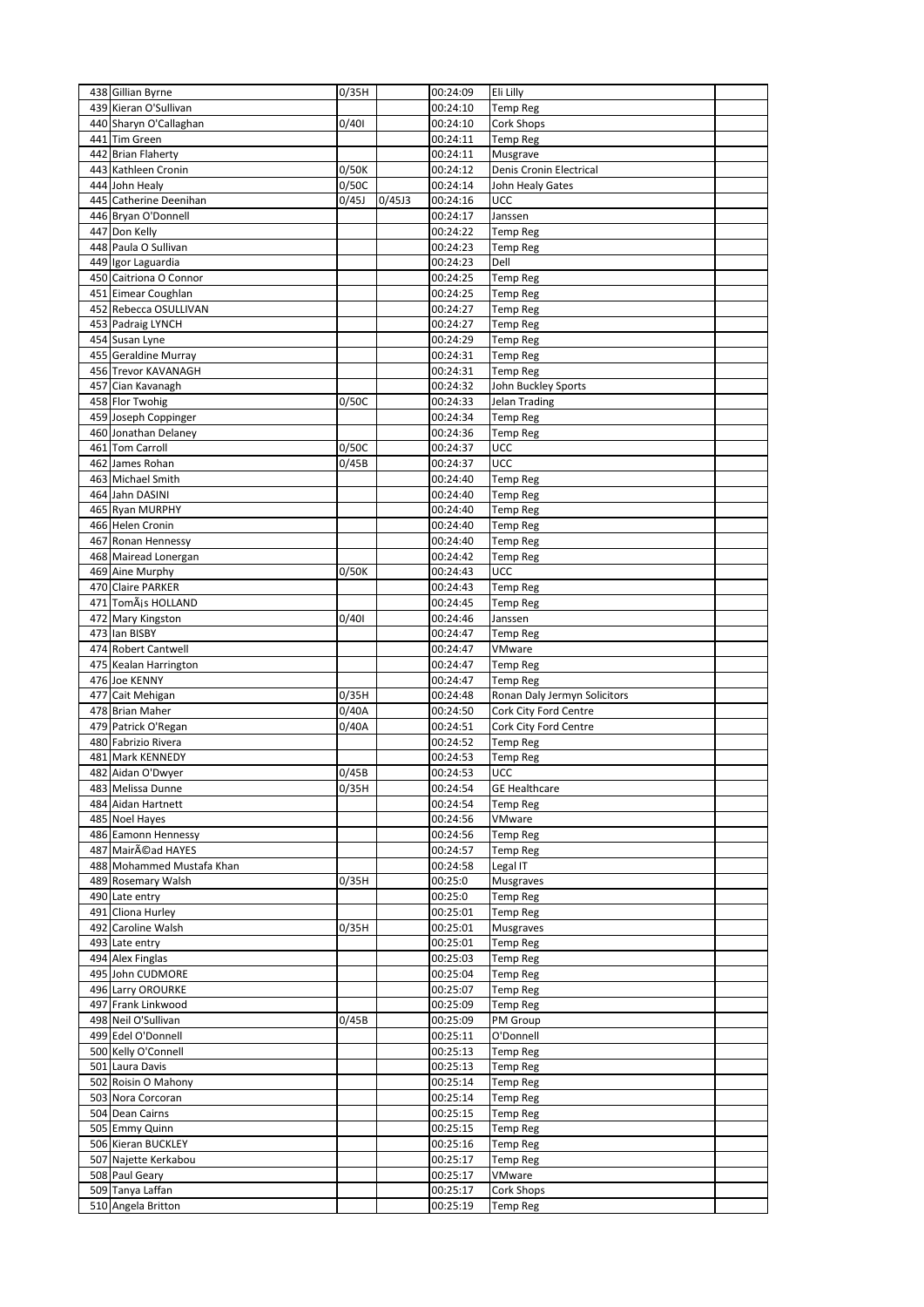| 511 Philip Jones                               |       |        | 00:25:19             | <b>Temp Reg</b>                        |  |
|------------------------------------------------|-------|--------|----------------------|----------------------------------------|--|
| 512 Christian Keating                          |       |        | 00:25:20             | <b>Temp Reg</b>                        |  |
| 513 Derek HARRINGTON                           |       |        | 00:25:21             | <b>Temp Reg</b>                        |  |
| 514 Robert Heavin                              |       |        | 00:25:21             | <b>Temp Reg</b>                        |  |
| 515 Andrew Grannell                            |       |        | 00:25:24             | Statsol                                |  |
| 516 JOHN QUIGLEY                               | 0/60E |        | 00:25:26             | Statsol                                |  |
| 517 Coral O'Sullivan                           | 0/50K |        | 00:25:26             | <b>CIT</b>                             |  |
| 518 Hamza Salahuddin                           |       |        | 00:25:27             | <b>Temp Reg</b>                        |  |
| 519 Jerome O Connor                            |       |        | 00:25:30             | <b>Temp Reg</b>                        |  |
| 520 Evelyn O'Shea                              |       |        | 00:25:32             | <b>EMC</b>                             |  |
| 521 Colm NOONAN                                |       |        | 00:25:32             | <b>Temp Reg</b>                        |  |
| 522 Liz Doyle                                  |       |        | 00:25:35             | <b>Temp Reg</b>                        |  |
| 523 Eileen Carroll<br>524 Ruth Burke           |       |        | 00:25:36<br>00:25:36 | <b>Temp Reg</b>                        |  |
|                                                | 0/35H |        |                      | Eli Lilly                              |  |
| 525 Aisling Pillai<br>526 Deirdre Butt         | 0/35H |        | 00:25:39<br>00:25:40 | <b>Temp Reg</b><br><b>Murphys Rock</b> |  |
| 527 Monica Ambrose                             |       |        | 00:25:41             | <b>Temp Reg</b>                        |  |
| 528 Maretta Brennan                            | 0/45J |        | 00:25:41             | CIT                                    |  |
| 529 Louise MASTERS                             |       |        | 00:25:42             | <b>Temp Reg</b>                        |  |
| 530 Eoin Jevens                                |       |        | 00:25:43             | <b>Temp Reg</b>                        |  |
| 531 Alan Toomey                                |       |        | 00:25:43             | Solarwinds                             |  |
| 532 Jerry HEALY                                |       |        | 00:25:45             | <b>Temp Reg</b>                        |  |
| 533 Seamus Bruton                              | 0/45B |        | 00:25:45             | CBC staff                              |  |
| 534 Ian Brooks                                 |       |        | 00:25:48             | Temp Reg                               |  |
| 535 Adrienne Shine                             |       |        | 00:25:50             | <b>Temp Reg</b>                        |  |
| 536 Catherine Nylon                            |       |        | 00:25:51             | <b>Temp Reg</b>                        |  |
| 537 Sarah SHEEHAN                              |       |        | 00:25:51             | <b>Temp Reg</b>                        |  |
| 538 Kevin LANG                                 |       |        | 00:25:51             | <b>Temp Reg</b>                        |  |
| 539 PJ Ahern                                   |       |        | 00:25:52             | <b>Temp Reg</b>                        |  |
| 540 Tony Harrington                            |       |        | 00:25:52             | Temp Reg                               |  |
| 541 Zita Anshbro                               |       |        | 00:25:54             | <b>Temp Reg</b>                        |  |
| 542 Henry Grimes                               |       |        | 00:25:54             | <b>Temp Reg</b>                        |  |
| 543 Elaine O'Donoghue                          |       |        | 00:25:54             | <b>Temp Reg</b>                        |  |
| 544 Aine OSHAUGHNESSY                          |       |        | 00:25:54             | <b>Temp Reg</b>                        |  |
| 545 Helena Murphy                              |       |        | 00:25:55             | <b>Temp Reg</b>                        |  |
| 546 Majella LATIMER                            |       |        | 00:25:56             | <b>Temp Reg</b>                        |  |
| 547 Fionn Kearney                              |       |        | 00:25:57             | <b>Temp Reg</b>                        |  |
| 548 Olga O'Sullivan                            | 0/35H |        | 00:25:57             | <b>EMC</b>                             |  |
| 549 Aaron Scott                                |       |        | 00:25:57             | <b>Temp Reg</b>                        |  |
| 550 Joanne Hayden                              |       |        | 00:25:58             | <b>Temp Reg</b>                        |  |
| 551 Michelle Nagle                             |       |        | 00:25:58             | <b>Temp Reg</b>                        |  |
| 552 Lisa O Dwyer                               |       |        | 00:25:59             | Temp Reg                               |  |
| 553 Eugene "Twiggy" HIGGINS<br>554 Julie Deane |       |        | 00:26:01<br>00:26:02 | <b>Temp Reg</b>                        |  |
| 555 Eileen Buckley                             | 0/45J |        | 00:26:04             | <b>Temp Reg</b><br><b>Cork Shops</b>   |  |
| 556 Willie Gould                               | 0/40A |        | 00:26:04             | <b>IPS</b>                             |  |
| 557 Treacy Walsh                               |       |        | 00:26:06             | <b>Temp Reg</b>                        |  |
| 558 Barry Cothrell                             |       |        | 00:26:08             | <b>Temp Reg</b>                        |  |
| 559 Grace O'Shea                               | 0/35H |        | 00:26:12             | Ervia                                  |  |
| 560 Maria Nyhan                                |       |        | 00:26:12             | <b>Temp Reg</b>                        |  |
| 561 Tim ODRISCOLL                              |       |        | 00:26:13             | <b>Temp Reg</b>                        |  |
| 562 Colette RYAN                               |       |        | 00:26:14             | <b>Temp Reg</b>                        |  |
| 563 Linda Frost                                |       |        | 00:26:19             | <b>Temp Reg</b>                        |  |
| 564 Philip HEALY                               |       |        | 00:26:20             | <b>Temp Reg</b>                        |  |
| 565 Yvonne Gough                               | 0/45J |        | 00:26:22             | Pfizer Ringaskiddy                     |  |
| 566 Emma Legrand                               |       |        | 00:26:23             | <b>Temp Reg</b>                        |  |
| 567 Phelim Barry                               | 0/45B |        | 00:26:25             | VMware                                 |  |
| 568 Brian O'Flynn                              |       |        | 00:26:25             | <b>Murphys Rock</b>                    |  |
| 569 Simone MANGIANTE                           |       |        | 00:26:26             | <b>Temp Reg</b>                        |  |
| 570 Aine Ni She                                | 0/45J |        | 00:26:26             | <b>CIT</b>                             |  |
| 571 Jenny Donovan                              |       |        | 00:26:26             | <b>Temp Reg</b>                        |  |
| 572 John Buckley                               |       |        | 00:26:29             | <b>Temp Reg</b>                        |  |
| 573 Owen Purcell                               |       |        | 00:26:29             | <b>Temp Reg</b>                        |  |
| 574 Declan Healy                               | 0/55D |        | 00:26:31             | Musgrave                               |  |
| 575 Rosemary Conroy                            |       |        | 00:26:32             | <b>Temp Reg</b>                        |  |
| 576 Alice McGee Le guillox                     | 0/45J |        | 00:26:34             | <b>Culley Engineering</b>              |  |
| 577 Louise Lynch                               | 0/50K |        | 00:26:34             | Meitheal Mara                          |  |
| 578 Lenka Padzerkova                           |       |        | 00:26:35             | EMC                                    |  |
| 579 Eaibhin Gormley<br>580 Mandy TWOMEY        |       |        | 00:26:39<br>00:26:41 | <b>Temp Reg</b><br><b>Temp Reg</b>     |  |
| 581 Shane O Leary                              |       |        | 00:26:45             | Temp Reg                               |  |
| 582 Frances O'Sullivan                         | 0/55L | 0/55L3 | 00:26:46             | Dept of Ed                             |  |
| 583 Rhona Campbell                             |       |        | 00:26:48             | <b>Temp Reg</b>                        |  |
|                                                |       |        |                      |                                        |  |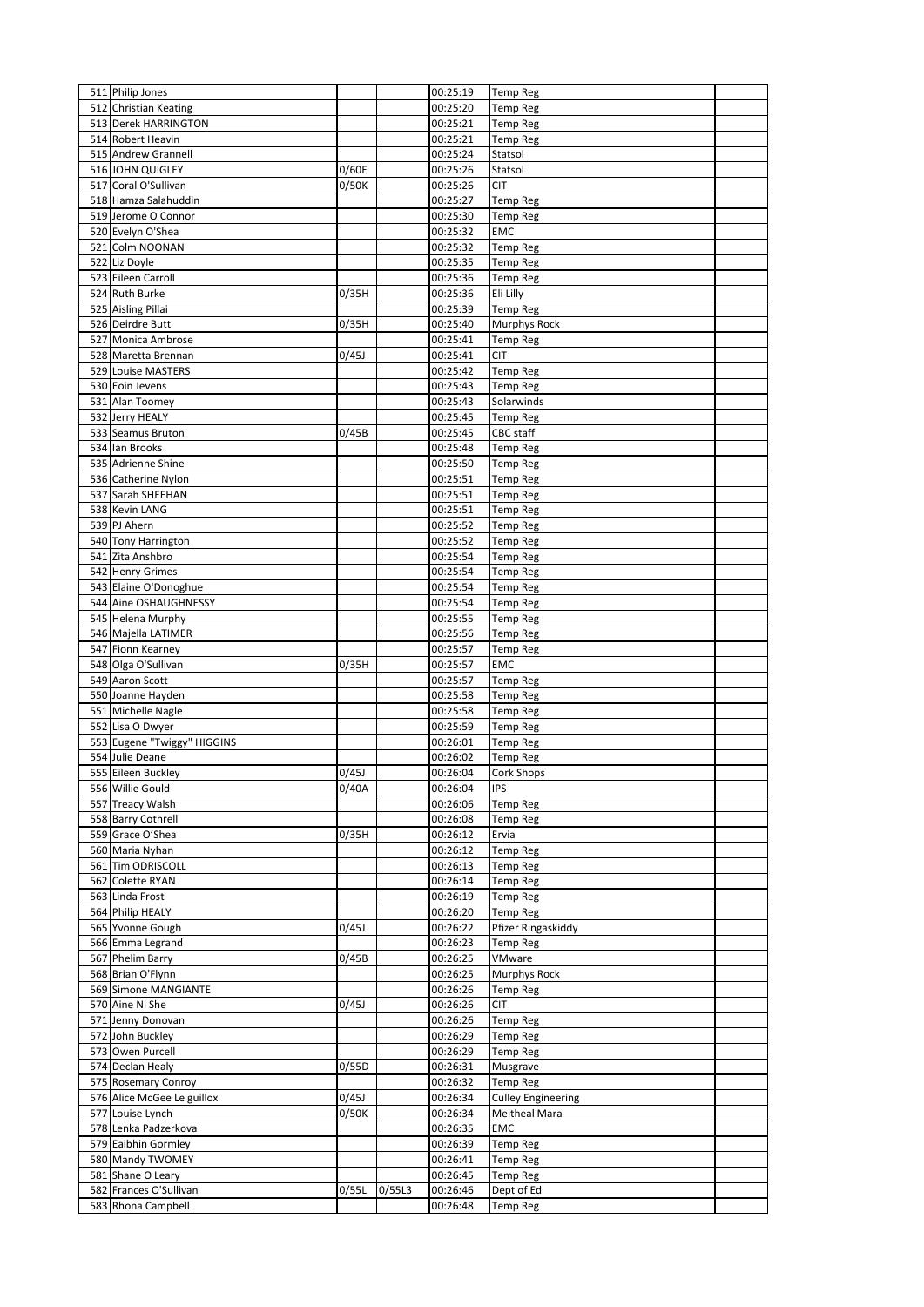| 584 Sarah Wolfe                            |       |        | 00:26:49             | <b>Culley Engineering</b>             |  |
|--------------------------------------------|-------|--------|----------------------|---------------------------------------|--|
| 585 Joy DOHERTY                            |       |        | 00:26:50             | <b>Temp Reg</b>                       |  |
| 586 Paul McGuirk                           | 0/40A |        | 00:26:50             | Cork City Council                     |  |
| 587 Maeve Hurley                           |       |        | 00:26:51             | <b>Temp Reg</b>                       |  |
| 588 Niamh ORIORDAN                         |       |        | 00:26:52             | <b>Temp Reg</b>                       |  |
| 589 Emilio Jose Laserna                    |       |        | 00:26:54<br>00:26:54 | <b>UCC</b>                            |  |
| 590 Late entry<br>591 James FINN           |       |        | 00:26:56             | <b>Temp Reg</b><br>Temp Reg           |  |
| 592 Charles Kinnane                        | 0/65F |        | 00:26:59             | <b>EMC</b>                            |  |
| 593 Sorcha OCALLAGHAN                      |       |        | 00:27:0              | <b>Temp Reg</b>                       |  |
| 594 Begonia Lotano                         |       |        | 00:27:03             | <b>Temp Reg</b>                       |  |
| 595 Ide HEALY                              |       |        | 00:27:03             | <b>Temp Reg</b>                       |  |
| 596 Fiona Fahey                            |       |        | 00:27:03             | <b>Temp Reg</b>                       |  |
| 597 Stefan Hanotin                         |       |        | 00:27:05             | PCH International                     |  |
| 598 Sean Corkery                           |       |        | 00:27:06             | PCH International                     |  |
| 599 Paul Kelleher                          | 0/40A |        | 00:27:08             | EMC                                   |  |
| 600 Daniel VILLAVICENCIO                   |       |        | 00:27:09             | <b>Temp Reg</b>                       |  |
| 601 Claire Lane                            |       |        | 00:27:10             | <b>Temp Reg</b>                       |  |
| 602 David O Byrne                          |       |        | 00:27:11             | <b>Temp Reg</b>                       |  |
| 603 Mark O Neill                           |       |        | 00:27:11             | <b>Temp Reg</b>                       |  |
| 604 Carol O'Leary                          | 0/35H |        | 00:27:16             | Mercer                                |  |
| 605 AUSTIN MURPHY                          | 0/65F |        | 00:27:16             | Adapt IT                              |  |
| 606 Laura Sexton                           |       |        | 00:27:18             | <b>Temp Reg</b>                       |  |
| 607 Louise O'Connor                        |       |        | 00:27:19             | <b>EMC</b>                            |  |
| 608 Mary Delaney<br>609 Elaine Murphy      | 0/50K |        | 00:27:21<br>00:27:22 | M&G O'Neill<br><b>Temp Reg</b>        |  |
| 610 Evelyn Culhane                         |       |        | 00:27:22             | <b>Temp Reg</b>                       |  |
| 611 Sunita Corcoran                        |       |        | 00:27:26             | <b>Temp Reg</b>                       |  |
| 612 Lauren Corcoran                        |       |        | 00:27:26             | <b>Temp Reg</b>                       |  |
| 613 Sean Doyle                             |       |        | 00:27:27             | <b>Temp Reg</b>                       |  |
| 614 Andrea Doherty                         |       |        | 00:27:27             | Phillips 66                           |  |
| 615 Ashley Humenik                         |       |        | 00:27:28             | Eli Lilly                             |  |
| 616 Paul MURRAY                            |       |        | 00:27:30             | <b>Temp Reg</b>                       |  |
| 617 Roy O Connor                           |       |        | 00:27:31             | <b>Temp Reg</b>                       |  |
| 618 Craig Duggan                           |       |        | 00:27:32             | <b>Temp Reg</b>                       |  |
| 619 Marian LEHANE                          |       |        | 00:27:32             | Temp Reg                              |  |
| 620 Louise Dwyer                           | 0/401 |        | 00:27:33             | <b>Murphys Rock</b>                   |  |
| 621 Donal O'Driscoll                       |       |        | 00:27:34             | Cork City Council                     |  |
| 622 Karen O Mahony                         |       |        | 00:27:37             | Temp Reg                              |  |
| 623 Jennifer Twomey                        |       |        | 00:27:39             | <b>Temp Reg</b>                       |  |
| 624 Orla Cribben<br>625 Caroline MURNANE   |       |        | 00:27:39<br>00:27:39 | Janssen<br>Temp Reg                   |  |
| 626 Pat Flemming                           |       |        | 00:27:40             | <b>Temp Reg</b>                       |  |
| 627 Gary WALSH                             |       |        | 00:27:41             | <b>Temp Reg</b>                       |  |
| 628 Dawn WALSH                             |       |        | 00:27:42             | <b>Temp Reg</b>                       |  |
| 629 Sinead Coakley                         |       |        | 00:27:43             | <b>Temp Reg</b>                       |  |
| 630 Fiona Coleman                          |       |        | 00:27:44             | <b>Temp Reg</b>                       |  |
| 631 Gavin Coleman                          | 0/40A |        | 00:27:47             | Stryker                               |  |
| 632 Theresa LYONS                          |       |        | 00:27:48             | <b>Temp Reg</b>                       |  |
| 633 Emma Lane                              |       |        | 00:27:50             | Temp Reg                              |  |
| 634 Kaye Maher                             |       |        | 00:27:50             | <b>Temp Reg</b>                       |  |
| 635 Jackie WILLIS                          |       |        | 00:27:51             | <b>Temp Reg</b>                       |  |
| 636 Sarah Browne<br>637 Blathnaid Watters  |       |        | 00:27:52<br>00:27:52 | <b>Temp Reg</b>                       |  |
| 638 Grace Holland                          |       |        | 00:27:54             | VMware                                |  |
| 639 Sarah MCENERY                          |       |        | 00:27:55             | Cork Garda<br><b>Temp Reg</b>         |  |
| 640 Victor Kiely                           |       |        | 00:27:55             | <b>Temp Reg</b>                       |  |
| 641 Gina Kiely                             |       |        | 00:27:55             | <b>Temp Reg</b>                       |  |
| 642 Joanne McNamara                        |       |        | 00:27:55             | Temp Reg                              |  |
| 643 Mary Collins                           | 0/50K |        | 00:27:55             | Eli Lilly                             |  |
| 644 Jean MURPHY                            |       |        | 00:27:56             | <b>Temp Reg</b>                       |  |
| 645 Oliver Kingston                        |       |        | 00:27:56             | <b>Temp Reg</b>                       |  |
|                                            | 0/70G | 0/70G1 | 00:27:56             | Army                                  |  |
| 646 Paddy Daly                             |       |        |                      |                                       |  |
| 647 Mary Linehan                           | 0/60M | 0/60M1 | 00:27:56             | The Owl Printer                       |  |
| 648 Fiona Knowles                          |       |        | 00:27:56             | <b>Temp Reg</b>                       |  |
| 649 Lynn Comiskey                          | 0/35H |        | 00:27:57             | Biovia                                |  |
| 650 Catriona ODRISCOLL                     |       |        | 00:27:57             | <b>Temp Reg</b>                       |  |
| 651 Diarmuid Quinn                         |       |        | 00:27:58             | <b>Temp Reg</b>                       |  |
| 652 Sharon Green                           |       |        | 00:28:0              | <b>Murphys Rock</b>                   |  |
| 653 Sharon McCarthy                        | 0/45J |        | 00:28:01             | <b>Culley Engineering</b>             |  |
| 654 Liz Ahern                              | 0/35H |        | 00:28:01             | UCC                                   |  |
| 655 Mark Dennehy<br>656 Caroline O Connell | 0/40A |        | 00:28:01<br>00:28:01 | Pfizer Ringaskiddy<br><b>Temp Reg</b> |  |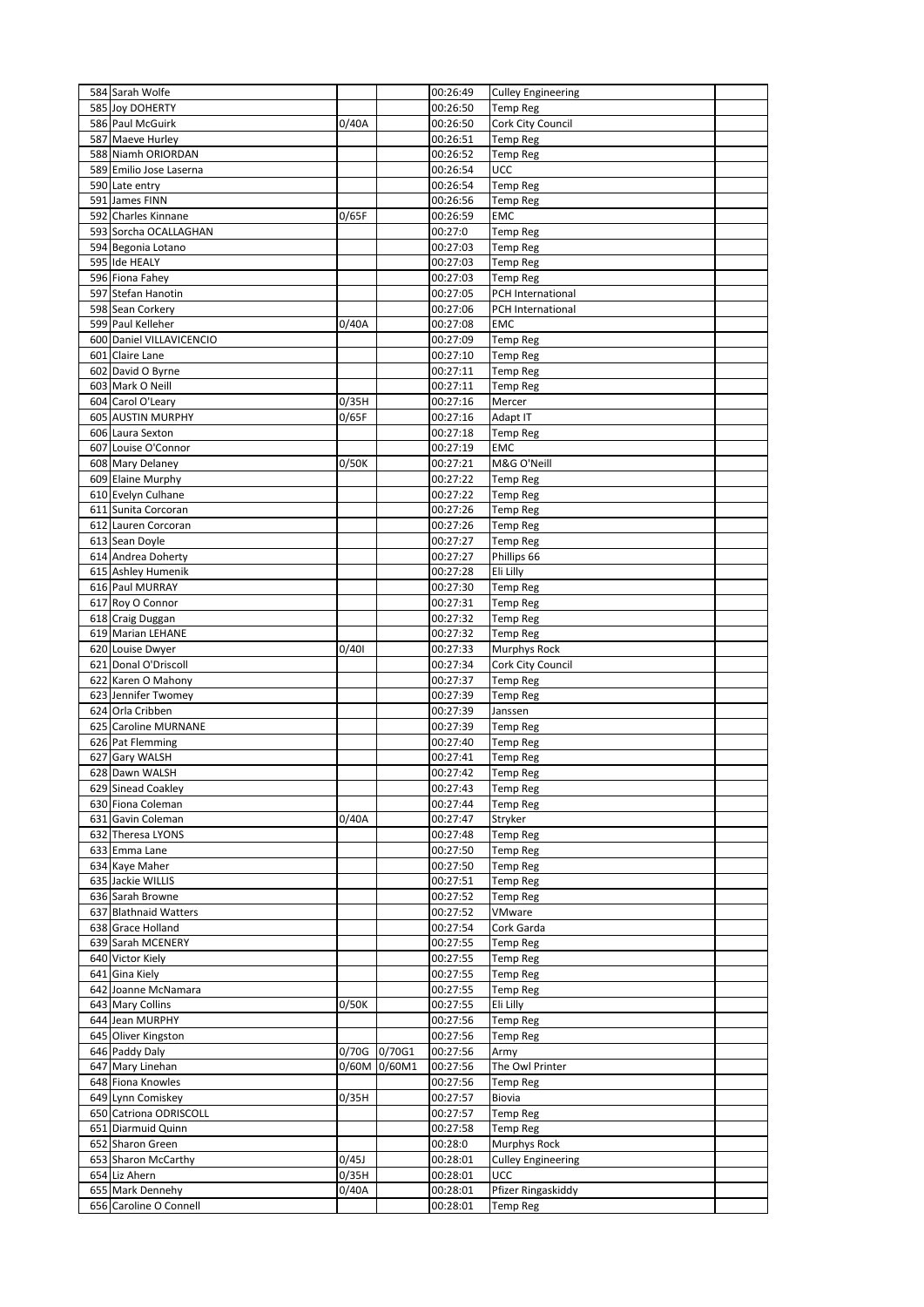| 657 Mary Ryan                       | 0/35H |              | 00:28:03             | Biovia                              |  |
|-------------------------------------|-------|--------------|----------------------|-------------------------------------|--|
| 658 Mairead MCCarty                 |       |              | 00:28:03             | <b>Temp Reg</b>                     |  |
|                                     |       |              |                      |                                     |  |
| 659 Martin Hurley                   |       |              | 00:28:04             | <b>Temp Reg</b>                     |  |
| 660 Ciaran Hurley                   |       |              | 00:28:04             | <b>Temp Reg</b>                     |  |
| 661 Rachel Sheehan                  |       |              | 00:28:09             | Pilz Ireland                        |  |
| 662 Catherine O'Mahony              |       |              | 00:28:11             | <b>Temp Reg</b>                     |  |
| 663 Ronan Kelleher                  |       |              | 00:28:13             | <b>Temp Reg</b>                     |  |
| 664 Patsy Pelleher                  |       |              | 00:28:13             | <b>Temp Reg</b>                     |  |
| 665 Denis Fitzgerald                |       |              | 00:28:14             | <b>Temp Reg</b>                     |  |
|                                     |       |              |                      |                                     |  |
| 666 Orla SHEEHAN                    |       |              | 00:28:15             | <b>Temp Reg</b>                     |  |
| 667 Killian Devlin                  |       |              | 00:28:16             | <b>EMC</b>                          |  |
| 668 Barry Noonan                    |       |              | 00:28:16             | <b>Temp Reg</b>                     |  |
| 669 Ann Bogan                       | 0/55L |              | 00:28:21             | Cork City Council                   |  |
| 670 David Carroll                   |       |              | 00:28:22             | <b>Temp Reg</b>                     |  |
| 671 Patricia O'Callaghan            | 0/55L |              | 00:28:26             | ESB                                 |  |
| 672 Alison Cowhie                   |       |              | 00:28:27             | <b>Temp Reg</b>                     |  |
| 673 Kerry GUERIN                    |       |              | 00:28:34             | <b>Temp Reg</b>                     |  |
|                                     |       |              |                      |                                     |  |
| 674 Maria White                     |       |              | 00:28:34             | <b>Temp Reg</b>                     |  |
| 675 Justine Kelly                   |       |              | 00:28:36             | <b>Temp Reg</b>                     |  |
| 676 Niamh OCONNOR                   |       |              | 00:28:37             | <b>Temp Reg</b>                     |  |
| 677 Stefano Zennaro                 | 0/40A |              | 00:28:38             | <b>Marriott Vacations Worldwide</b> |  |
| 678 Marie Spillane                  | 0/401 |              | 00:28:39             | VMware                              |  |
| 679 Anne Daly                       |       |              | 00:28:39             | VMware                              |  |
| 680 Vicki Muldoon                   |       |              | 00:28:43             |                                     |  |
|                                     |       |              |                      | <b>Murphys Rock</b>                 |  |
| 681 Laura DALY                      |       |              | 00:28:44             | <b>Temp Reg</b>                     |  |
| 682 John Murphy                     | 0/40A |              | 00:28:44             | An Post Eircom                      |  |
| 683 Jessica DEE                     |       |              | 00:28:45             | <b>Temp Reg</b>                     |  |
| 684 Amelie O'Brien                  | 0/35H |              | 00:28:45             | Murphys Rock                        |  |
| 685 Deirdre Mannix                  |       |              | 00:28:45             | <b>Temp Reg</b>                     |  |
| 686 Colman FLYNN                    |       |              | 00:28:46             | Temp Reg                            |  |
|                                     |       |              |                      |                                     |  |
| 687 Brian Muldoon                   | 0/50C |              | 00:28:46             | <b>Murphys Rock</b>                 |  |
| 688 Jack Conroy                     |       |              | 00:28:50             | <b>Temp Reg</b>                     |  |
| 689 Sarah CARR                      |       |              | 00:28:52             | <b>Temp Reg</b>                     |  |
| 690 Eileen Coughlan                 |       |              | 00:28:56             | <b>Temp Reg</b>                     |  |
| 691 Marie Lombard                   |       |              | 00:28:56             | <b>Temp Reg</b>                     |  |
| 692 Delicia Vera                    |       |              | 00:28:56             | <b>Temp Reg</b>                     |  |
| 693 Denise McCormack                |       |              | 00:28:56             |                                     |  |
|                                     |       |              |                      | <b>Temp Reg</b>                     |  |
| 694 Grace Sillett Hegarty           |       |              | 00:28:57             | <b>Temp Reg</b>                     |  |
| 695 Paul Harrington                 |       |              | 00:28:58             | <b>Temp Reg</b>                     |  |
| 696 Grainne Wrixon                  | 0/401 |              | 00:28:58             | Nash Brothers Electrical            |  |
| 697 Clare OCONNOR                   |       |              | 00:28:59             | <b>Temp Reg</b>                     |  |
| 698 Margaret O'Sullivan             |       |              | 00:29:0              | <b>Temp Reg</b>                     |  |
| 699 Brendan RYAN                    |       |              | 00:29:04             | <b>Temp Reg</b>                     |  |
| 700 Susan Nagle                     |       |              | 00:29:05             | <b>Temp Reg</b>                     |  |
|                                     |       |              |                      |                                     |  |
| 701 Yvonne Kelly                    |       |              | 00:29:07             | Temp Reg                            |  |
| 702 Magaret Kearney                 |       |              | 00:29:12             | <b>Temp Reg</b>                     |  |
| 703 Tracy Robinson                  | 0/35H |              | 00:29:13             | Janssen                             |  |
| 704 Ann Hayes                       | 0/55L |              | 00:29:16             | <b>HSE</b>                          |  |
| 705 Euan ORCHARD                    |       |              | 00:29:17             | <b>Temp Reg</b>                     |  |
| 706 Karina LYNE                     |       |              | 00:29:19             | <b>Temp Reg</b>                     |  |
| 707 Mark Healy                      |       |              | 00:29:21             |                                     |  |
|                                     |       |              |                      | <b>Temp Reg</b>                     |  |
| 708 James Hogan                     |       |              | 00:29:21             | Legal IT                            |  |
| 709 Mark POWER                      |       |              | 00:29:23             | <b>Temp Reg</b>                     |  |
| 710 Denis O Regan                   |       |              | 00:29:24             | <b>Temp Reg</b>                     |  |
| 711 Aveksanora Gvlanciyk            |       |              | 00:29:24             | <b>Temp Reg</b>                     |  |
| 712 Eoin O sullivan                 |       |              | 00:29:26             | <b>Temp Reg</b>                     |  |
| 713 Margaret O'Connell              |       |              | 00:29:26             | <b>Temp Reg</b>                     |  |
| 714 Hilary Reynolds                 | 0/35H |              | 00:29:26             | Murphys Rock                        |  |
| 715 Patsi DALY                      |       |              | 00:29:27             |                                     |  |
|                                     |       |              |                      | <b>Temp Reg</b>                     |  |
| 716 Ciaran Horgan                   |       |              | 00:29:30             | Super Joggers                       |  |
| 717 Kathleen O'Connell              |       | 0/60M 0/60M2 | 00:29:34             | Midleton Town Council               |  |
| 718 Una OGRADY                      |       |              | 00:29:34             | <b>Temp Reg</b>                     |  |
| 719 Claire ODONOVAN                 |       |              | 00:29:34             | <b>Temp Reg</b>                     |  |
| 720 Kieran O'Callaghan              | 0/50C |              | 00:29:38             | ESB                                 |  |
|                                     | 0/401 |              | 00:29:40             | VMware                              |  |
|                                     |       |              | 00:29:41             | VMware                              |  |
| 721 Danka Obrenovic                 |       |              |                      |                                     |  |
| 722 Gabi Rosell                     | 0/40A |              |                      |                                     |  |
| 723 Late entry                      |       |              | 00:29:41             | <b>Temp Reg</b>                     |  |
| 724 Peter KELLY                     |       |              | 00:29:41             | <b>Temp Reg</b>                     |  |
| 725 May Barry                       |       |              | 00:29:41             | <b>Temp Reg</b>                     |  |
| 726 Aileen O'Shea                   | 0/35H |              | 00:29:42             | Cork County Council                 |  |
| 727 Feidhlim O'Leary                |       |              | 00:29:42             | VMware                              |  |
|                                     |       |              |                      |                                     |  |
| 728 Deirdre Keane<br>729 Jennie Moe |       |              | 00:29:43<br>00:29:43 | <b>Temp Reg</b><br><b>Temp Reg</b>  |  |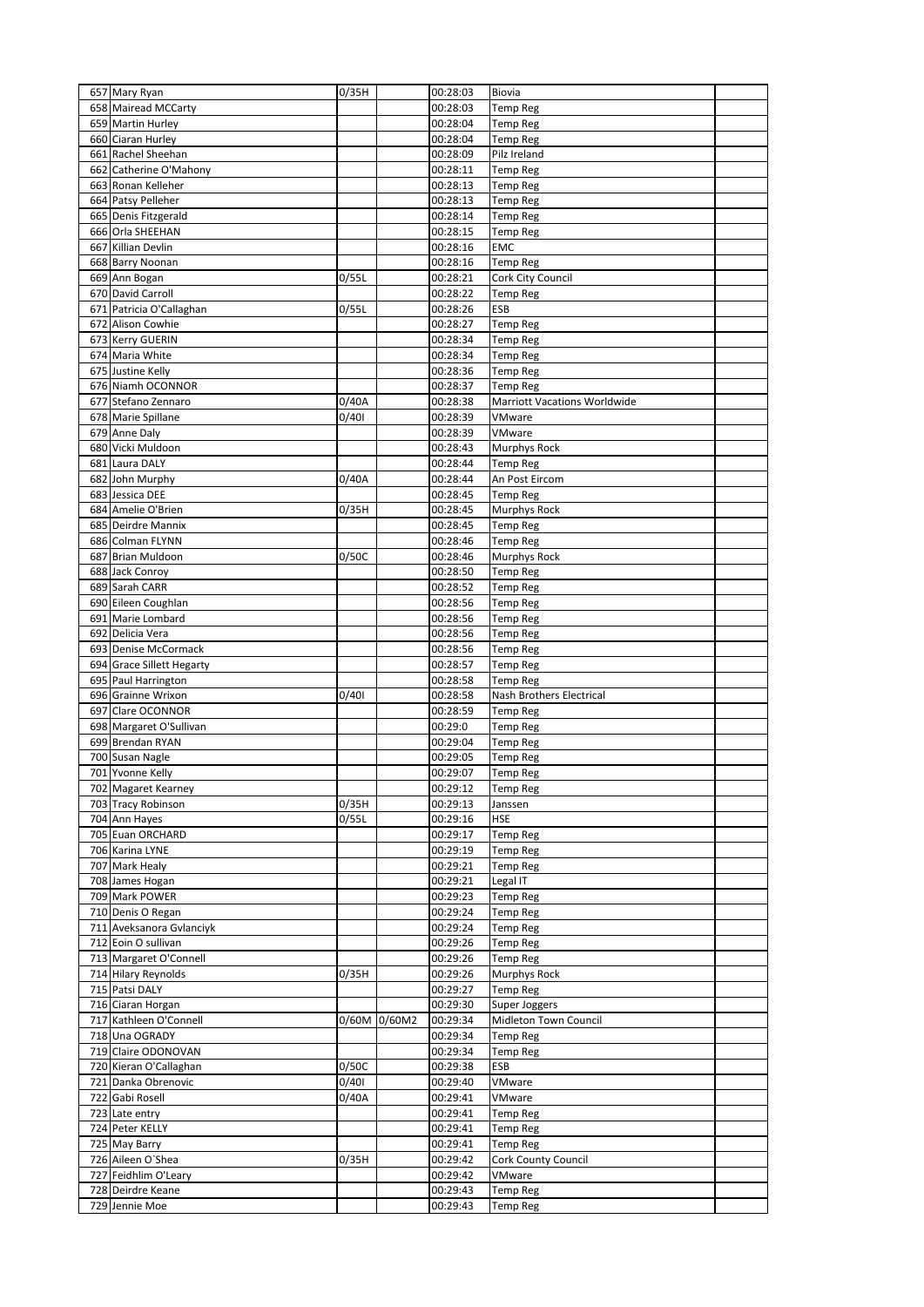| 730 Barbara CREED                          |       | 00:29:45             | <b>Temp Reg</b>                    |  |
|--------------------------------------------|-------|----------------------|------------------------------------|--|
| 731 Breda Doyle                            |       | 00:29:46             | Temp Reg                           |  |
| 732 Eilish Gormley                         |       | 00:29:47             | <b>Temp Reg</b>                    |  |
| 733 Rachel Stephenson                      |       | 00:29:47             | <b>Temp Reg</b>                    |  |
| 734 Michael Healy                          |       | 00:29:50             | John Healy Gates                   |  |
| 735 Kay O Mahony<br>736 Emma Walsh         |       | 00:29:51             | <b>Temp Reg</b>                    |  |
| 737 Clare Crowley                          |       | 00:29:52<br>00:29:53 | <b>Temp Reg</b>                    |  |
| 738 Linda O'Leary                          |       | 00:29:54             | <b>Temp Reg</b><br><b>Temp Reg</b> |  |
| 739 Emer Keely                             |       | 00:29:54             | <b>Temp Reg</b>                    |  |
| 740 Lene AKSOY                             |       | 00:29:54             | <b>Temp Reg</b>                    |  |
| 741 Maire Ui Chonghaile                    | 0/55L | 00:29:58             | Dept of Ed                         |  |
| 742 Cliodhna Ni Chongaile                  |       | 00:29:59             | <b>Temp Reg</b>                    |  |
| 743 Orla O Callaghan                       |       | 00:29:59             | <b>Temp Reg</b>                    |  |
| 744 Ozgur AKSOY                            |       | 00:29:59             | <b>Temp Reg</b>                    |  |
| 745 Elaine Dwyer                           | 0/401 | 00:29:59             | Mercer                             |  |
| 746 Christine Cotter                       |       | 00:30:0              | <b>Temp Reg</b>                    |  |
| 747 Aoife OMAHONY                          |       | 00:30:01             | <b>Temp Reg</b>                    |  |
| 748 Mairin OKEEFFE                         |       | 00:30:02             | <b>Temp Reg</b>                    |  |
| 749 Anna WYSOCKA                           |       | 00:30:04             | <b>Temp Reg</b>                    |  |
| 750 Frank Cummins                          |       | 00:30:06             | <b>Murphys Rock</b>                |  |
| 751 Caroline RYAN                          |       | 00:30:10             | <b>Temp Reg</b>                    |  |
| 752 Tony BELL                              |       | 00:30:10             | <b>Temp Reg</b>                    |  |
| 753 Assumpta CAHILL                        |       | 00:30:11             | <b>Temp Reg</b>                    |  |
| 754 Matthew Cooney<br>755 Adam Duggan      |       | 00:30:12<br>00:30:15 | <b>Temp Reg</b><br><b>Temp Reg</b> |  |
| 756 Theresa BUTLER                         |       | 00:30:18             | <b>Temp Reg</b>                    |  |
| 757 Declan ODWYER                          |       | 00:30:18             | <b>Temp Reg</b>                    |  |
| 758 Gerry Forde                            |       | 00:30:19             | HSE                                |  |
| 759 Billy Caball                           | 0/70G | 00:30:19             | FAS                                |  |
| 760 Niamh Nash                             | 0/401 | 00:30:21             | Nash Brothers Electrical           |  |
| 761 Rory "Killer" KELLEHER                 |       | 00:30:22             | <b>Temp Reg</b>                    |  |
| 762 Jennifer O'Sullivan                    |       | 00:30:23             | <b>Temp Reg</b>                    |  |
| 763 Noelle HIGGINS                         |       | 00:30:24             | <b>Temp Reg</b>                    |  |
| 764 Joanne OLEARY                          |       | 00:30:25             | <b>Temp Reg</b>                    |  |
| 765 Lisa MOAKLEY                           |       | 00:30:25             | <b>Temp Reg</b>                    |  |
| 766 Denise OHalen                          |       | 00:30:25             | <b>Temp Reg</b>                    |  |
| 767 Grainne Fouhy                          |       | 00:30:26             | <b>Temp Reg</b>                    |  |
| 768 Ned McCarthy                           |       | 00:30:27             | <b>Temp Reg</b>                    |  |
| 769 Donal Donovan                          |       | 00:30:27             | <b>Temp Reg</b>                    |  |
| 770 Rosita MURPHY<br>771 Sharon HENEGHAN   |       | 00:30:28<br>00:30:33 | <b>Temp Reg</b><br><b>Temp Reg</b> |  |
| 772 Catherine Desmond                      | 0/401 | 00:30:34             | Ervia                              |  |
| 773 Marie Fouhy                            | 0/45J | 00:30:37             | Dept of Ed                         |  |
| 774 Maria BUCKLEY                          |       | 00:30:38             | <b>Temp Reg</b>                    |  |
| 775 Niall COLEMAN                          |       | 00:30:38             | <b>Temp Reg</b>                    |  |
| 776 Fiona O Driscoll                       |       | 00:30:39             | <b>Temp Reg</b>                    |  |
| 777 Maretta DONNELLAN                      |       | 00:30:39             | <b>Temp Reg</b>                    |  |
| 778 Sarah GRIMES                           |       | 00:30:39             | <b>Temp Reg</b>                    |  |
| 779 Shirley KAVANAGH                       |       | 00:30:41             | <b>Temp Reg</b>                    |  |
| 780 Aileen Hennessy                        |       | 00:30:42             | <b>Temp Reg</b>                    |  |
| 781 Kathleen Moore                         | 0/401 | 00:30:43             | Eli Lilly                          |  |
| 782 Alan O'KEEFFE                          | 0/50C | 00:30:44             | AOK COMPUTOR SERVICE               |  |
| 783 Kathleen Murphy<br>784 Gary O'Sullivan | 0/40A | 00:30:44<br>00:30:45 | <b>Temp Reg</b><br>Dept of Ed      |  |
| 785 Claire GRIFFIN                         |       | 00:30:48             | <b>Temp Reg</b>                    |  |
| 786 Amy Lynch                              |       | 00:30:49             | <b>Temp Reg</b>                    |  |
| 787 Aileen CASEY                           |       | 00:30:53             | <b>Temp Reg</b>                    |  |
| 788 Esther Kennelly                        |       | 00:30:53             | <b>Temp Reg</b>                    |  |
| 789 Ann-Marie Colbert                      | 0/35H | 00:30:54             | Ervia                              |  |
| 790 Eoghan Dinan                           |       | 00:30:58             | <b>Temp Reg</b>                    |  |
| 791 Dympna O Connor                        |       | 00:30:58             | <b>Temp Reg</b>                    |  |
| 792 Tara Mc Carron                         |       | 00:30:58             | <b>Temp Reg</b>                    |  |
| 793 Lilian Dinan Jackson                   |       | 00:30:59             | <b>Temp Reg</b>                    |  |
| 794 Cath Brugger                           |       | 00:31:0              | <b>Temp Reg</b>                    |  |
| 795 Mary Healy                             | 0/50K | 00:31:0              | John Healy Gates                   |  |
| 796 Assumpta Galvin                        |       | 00:31:02             | <b>Temp Reg</b>                    |  |
| 797 Lianne Bunce                           |       | 00:31:02             | <b>Temp Reg</b>                    |  |
| 798 Lisa Cody<br>799 Marion Lecane         |       | 00:31:05<br>00:31:08 | <b>Temp Reg</b>                    |  |
| 800 Dominika WALACHOWSKA                   |       | 00:31:09             | <b>Temp Reg</b><br><b>Temp Reg</b> |  |
| 801 Anne Lynch                             |       | 00:31:09             | <b>Temp Reg</b>                    |  |
| 802 Jennifer OLEARY                        |       | 00:31:10             | <b>Temp Reg</b>                    |  |
|                                            |       |                      |                                    |  |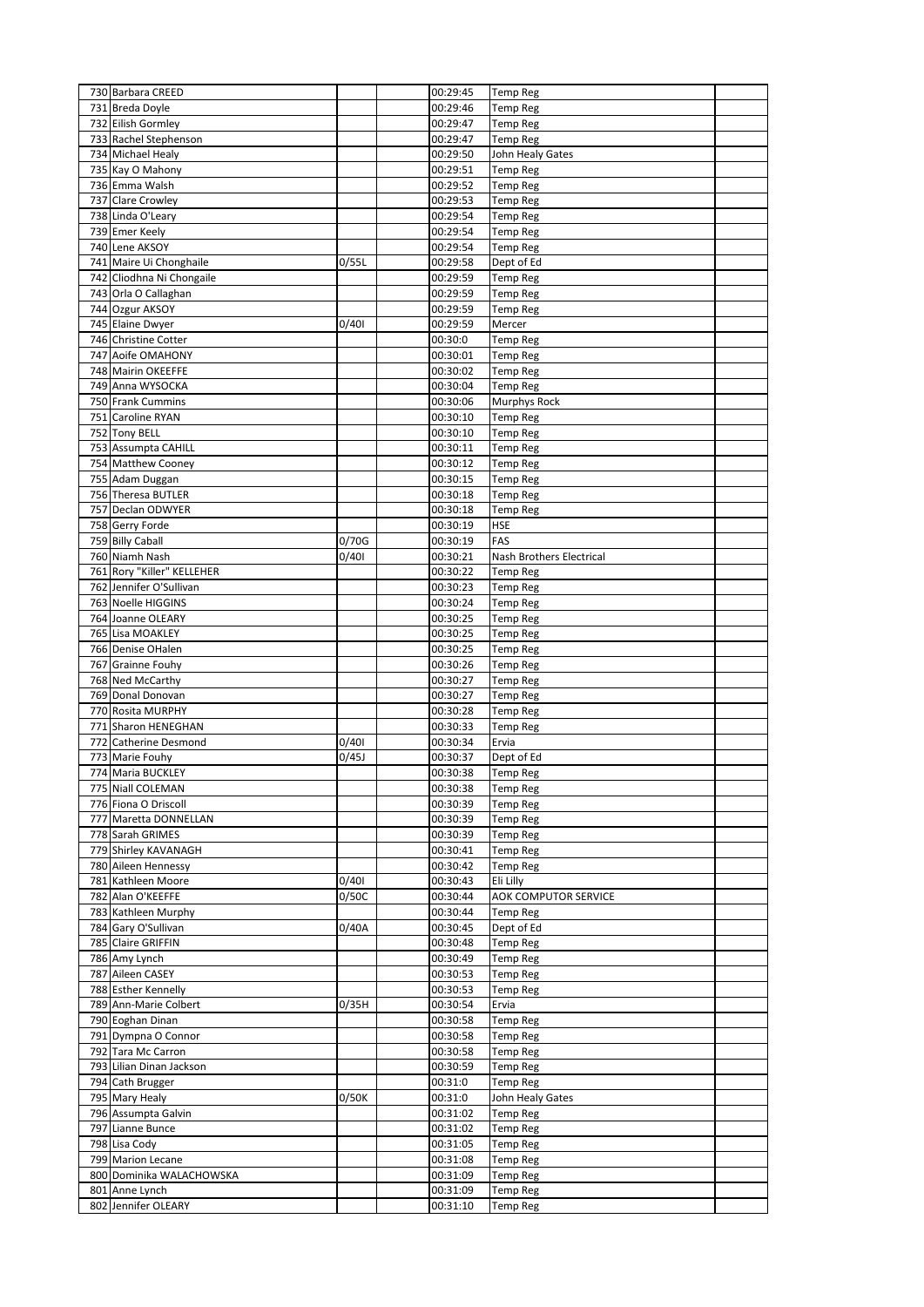| 803 Anaelle MAILLARD                        |       | 00:31:11             | <b>Temp Reg</b>                    |  |
|---------------------------------------------|-------|----------------------|------------------------------------|--|
| 804 Evelyn BARRY                            |       | 00:31:14             | <b>Temp Reg</b>                    |  |
| 805 Josephine Cronin                        |       | 00:31:14             | <b>Temp Reg</b>                    |  |
| 806 Maria Power                             |       | 00:31:16             | <b>Temp Reg</b>                    |  |
| 807 Sinead Dowd                             |       | 00:31:17             | <b>Temp Reg</b>                    |  |
| 808 Ann Kinsley                             |       | 00:31:18             | <b>Temp Reg</b>                    |  |
| 809 Danny O'Farrell                         |       | 00:31:18             | <b>Temp Reg</b>                    |  |
| 810 Helen LOTTY                             |       | 00:31:19             | <b>Temp Reg</b>                    |  |
| 811 Gillian FOLEY                           |       | 00:31:19             | <b>Temp Reg</b>                    |  |
| 812 Clare ONEILL                            |       | 00:31:19             | <b>Temp Reg</b>                    |  |
| 813 Celine MORLEY<br>814 Sinead SHEEHAN     |       | 00:31:20<br>00:31:21 | <b>Temp Reg</b><br><b>Temp Reg</b> |  |
| 815 David PURDON                            |       | 00:31:22             | <b>Temp Reg</b>                    |  |
| 816 Orla OCONNOR                            |       | 00:31:24             | <b>Temp Reg</b>                    |  |
| 817 Margaret CROWLEY                        |       | 00:31:28             | Temp Reg                           |  |
| 818 Joyce Tobin                             |       | 00:31:29             | <b>Temp Reg</b>                    |  |
| 819 Sarah YELVERTON                         |       | 00:31:33             | <b>Temp Reg</b>                    |  |
| 820 Caroline CORCORAN                       |       | 00:31:37             | <b>Temp Reg</b>                    |  |
| 821 Fiona Ah                                |       | 00:31:38             | <b>Temp Reg</b>                    |  |
| 822 Danny McCarthy                          | 0/60E | 00:31:38             | An Post Eircom                     |  |
| 823 Shirley OCONNOR                         |       | 00:31:39             | <b>Temp Reg</b>                    |  |
| 824 Joan McCarthy                           | 0/55L | 00:31:40             | Bank of Ireland                    |  |
| 825 Michael PHILLIPS                        |       | 00:31:40             | <b>Temp Reg</b>                    |  |
| 826 Lisa Ocallaghan                         | 0/401 | 00:31:49             | Pfizer Ringaskiddy                 |  |
| 827 Una HEGARTY                             |       | 00:31:54             | <b>Temp Reg</b>                    |  |
| 828 Maureen Cahill                          |       | 00:31:55             | <b>Temp Reg</b>                    |  |
| 829 Carol OSULLIVAN<br>830 Louise HANNON    |       | 00:31:55<br>00:31:55 | Temp Reg<br><b>Temp Reg</b>        |  |
| 831 Aoife O Donnell                         |       | 00:31:56             | <b>Temp Reg</b>                    |  |
| 832 Siobhan O Sullivan                      |       | 00:31:56             | Temp Reg                           |  |
| 833 Frank Kelleher                          | 0/70G | 00:31:57             | Cork City Council                  |  |
| 834 Annette MURRAY                          |       | 00:31:58             | <b>Temp Reg</b>                    |  |
| 835 Jennifer AHERN                          |       | 00:31:58             | <b>Temp Reg</b>                    |  |
| 836 Sandra MURRAY                           |       | 00:32:0              | <b>Temp Reg</b>                    |  |
| 837 John FENTON                             |       | 00:32:0              | <b>Temp Reg</b>                    |  |
| 838 Siobhan Kelleher                        | 0/401 | 00:32:03             | HSE                                |  |
| 839 Laura OREGAN                            |       | 00:32:06             | <b>Temp Reg</b>                    |  |
| 840 Wouter Groenendijk                      |       | 00:32:06             | VMware                             |  |
| 841 Isabel ONeill                           | 0/45J | 00:32:08             | Eli Lilly                          |  |
| 842 Leon Sheehan                            |       | 00:32:08             | <b>Temp Reg</b>                    |  |
| 843 Kathryn KELLEHER                        |       | 00:32:12             | <b>Temp Reg</b>                    |  |
| 844 Marianne ODONOVAN<br>845 Norma STAFFORD |       | 00:32:12<br>00:32:17 | <b>Temp Reg</b>                    |  |
| 846 Terri Buckley                           |       | 00:32:18             | <b>Temp Reg</b><br><b>Temp Reg</b> |  |
| 847 Siobhan Cashman                         |       | 00:32:18             | <b>Temp Reg</b>                    |  |
| 848 Catherine DONNELLY                      |       | 00:32:19             | <b>Temp Reg</b>                    |  |
| 849 Tina CROTTY                             |       | 00:32:20             | <b>Temp Reg</b>                    |  |
| 850 Sue CURRAN                              |       | 00:32:24             | <b>Temp Reg</b>                    |  |
| 851 Denise Dowling                          |       | 00:32:28             | Cork City Ford Centre              |  |
| 852 Late entry                              |       | 00:32:28             | <b>Temp Reg</b>                    |  |
| 853 Tracey Anne Kennedy                     |       | 00:32:35             | <b>Temp Reg</b>                    |  |
| 854 Louise Brohan                           |       | 00:32:36             | <b>Temp Reg</b>                    |  |
| 855 Elizabeth Hogan                         |       | 00:32:41             | <b>Temp Reg</b>                    |  |
| 856 Karen McCann                            |       | 00:32:41             | <b>Temp Reg</b>                    |  |
| 857 Nuala Dee                               |       | 00:32:47             | <b>Temp Reg</b>                    |  |
| 858 Hilary MCNAMARA                         |       | 00:32:56             | <b>Temp Reg</b>                    |  |
| 859 Aoife McDonald<br>860 Angela DELANEY    |       | 00:32:58<br>00:33:04 | <b>Temp Reg</b><br><b>Temp Reg</b> |  |
| 861 Carol DALTON                            |       | 00:33:05             | <b>Temp Reg</b>                    |  |
| 862 Anne KENNY                              |       | 00:33:06             | <b>Temp Reg</b>                    |  |
| 863 Adelle HEARN                            |       | 00:33:08             | <b>Temp Reg</b>                    |  |
| 864 Bernice Glavin                          | 0/55L | 00:33:14             | HSE                                |  |
| 865 Christine Comyns                        |       | 00:33:19             | <b>Temp Reg</b>                    |  |
| 866 Maria del mar LOPEZCAPEL                |       | 00:33:22             | <b>Temp Reg</b>                    |  |
| 867 Lisa Sheehan                            | 0/35H | 00:33:47             | Bank of Ireland                    |  |
| 868 Late entry                              |       | 00:33:47             | <b>Temp Reg</b>                    |  |
| 869 Grainne MARNANE                         |       | 00:33:53             | <b>Temp Reg</b>                    |  |
| 870 Trish RING                              |       | 00:33:56             | <b>Temp Reg</b>                    |  |
| 871 Ann O Sullivan                          |       | 00:33:57             | <b>Temp Reg</b>                    |  |
| 872 Jennie HORGAN                           |       | 00:34:01             | <b>Temp Reg</b>                    |  |
| 873 Eucharia Gould                          |       | 00:34:01             | <b>Temp Reg</b>                    |  |
| 874 Aine Barry<br>875 Cathy Coleman         |       | 00:34:19<br>00:34:21 | <b>Temp Reg</b><br><b>Temp Reg</b> |  |
|                                             |       |                      |                                    |  |